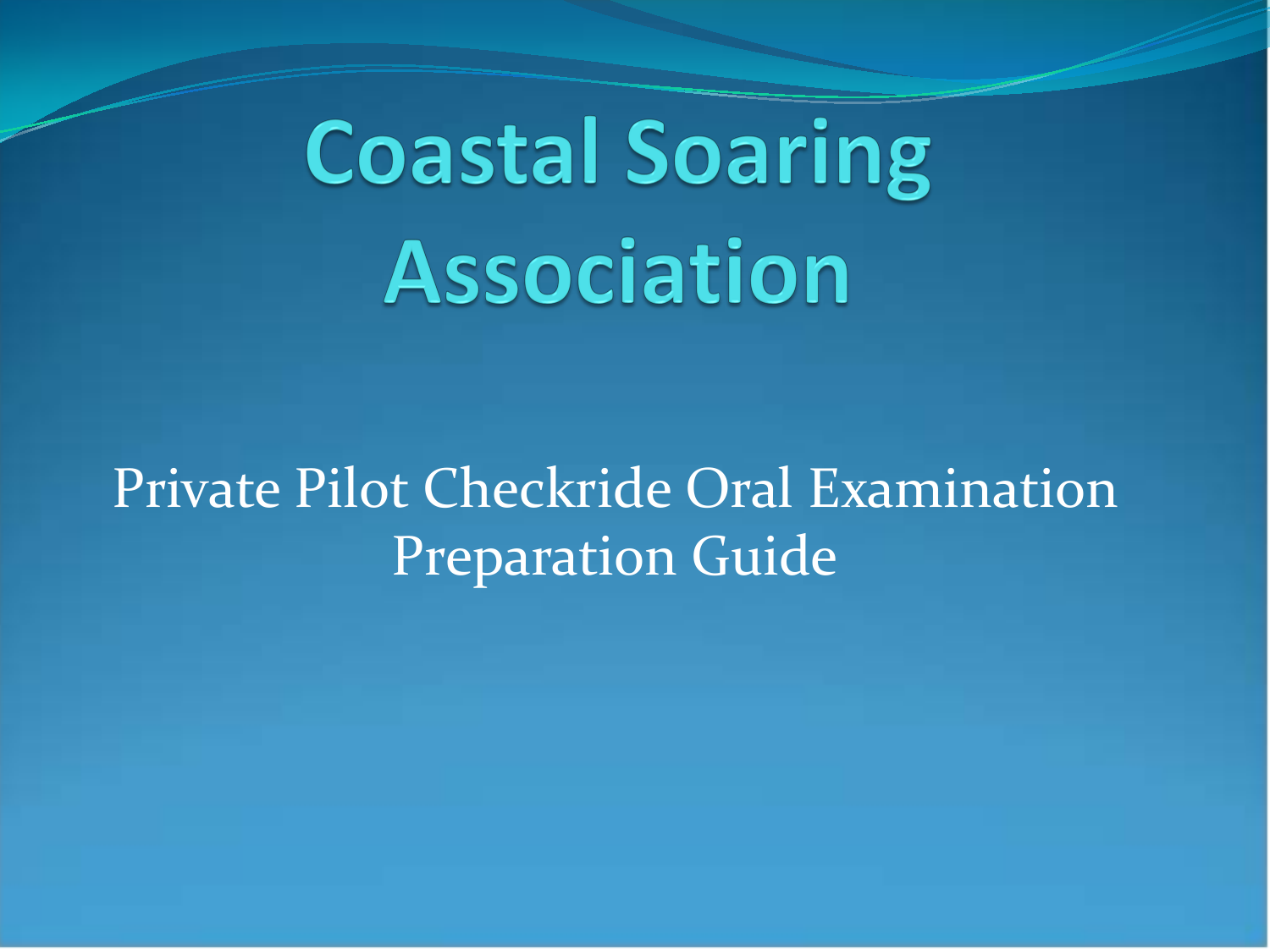# What documents are required to be on the glider?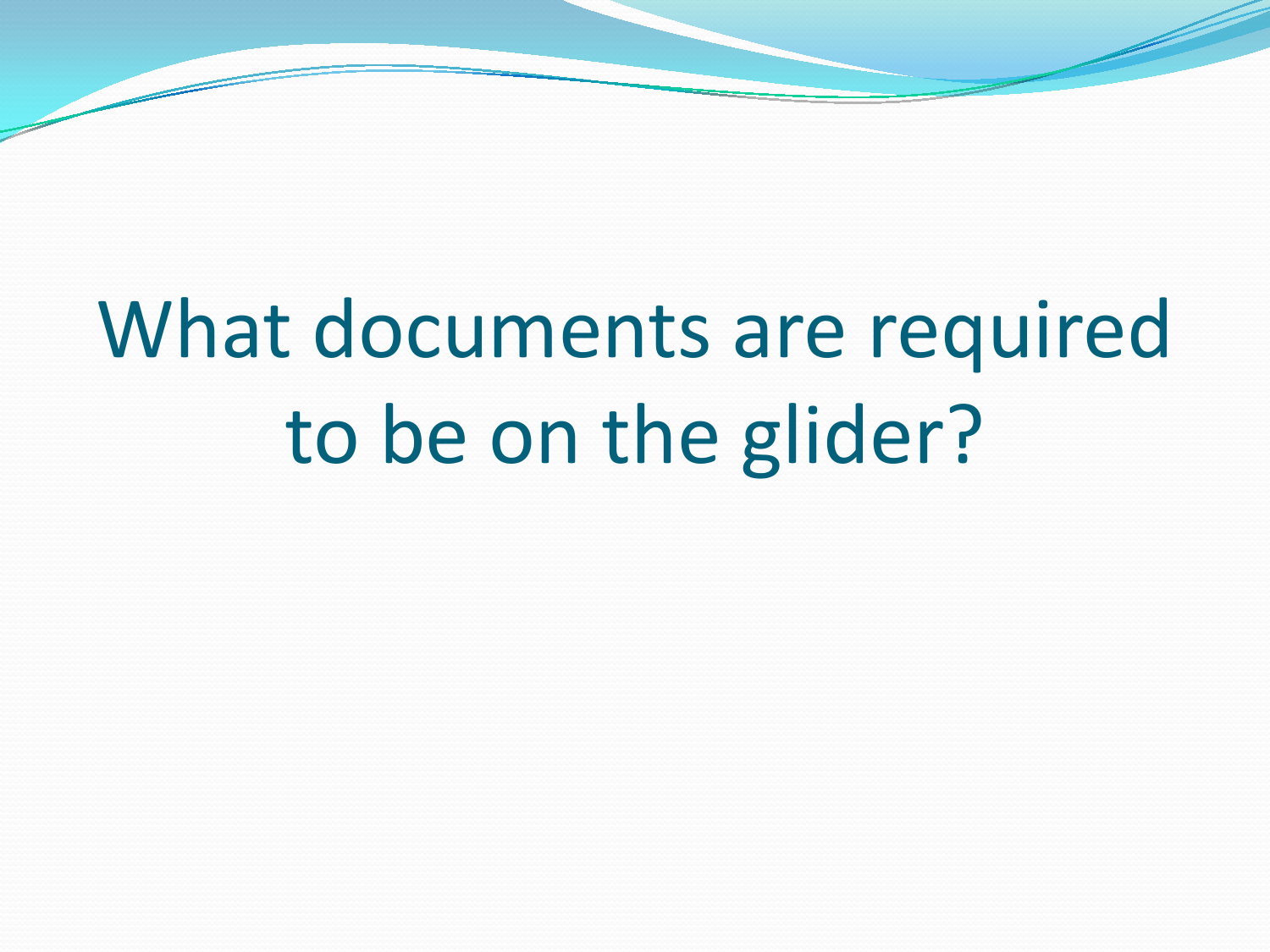# FAR 91.

- **DOCUMENTS ON BOARD AIRCRAFT: [91.203(a)(1), 91.293(a)(2), FCC, 91.9(b), .91.103, Aircraft Flight Manual]**
- **"A-R-O-W"**
- 1. **Airworthiness Certificate — 91.203(a)(1) (**The Airworthiness Certificate remains valid as long as the aircraft is maintained and operated as required by the FAR's)
- 2. **Registration papers — 91.203**
- 3. **Operating Limitations — 91.9(b) and Aircraft Flight Manual. (14 CFR 23.1581)**
- 4. **Weight & Balance data — 91.103, 135.185 and Aircraft Flight Manual. (14 CFR 23.1581)**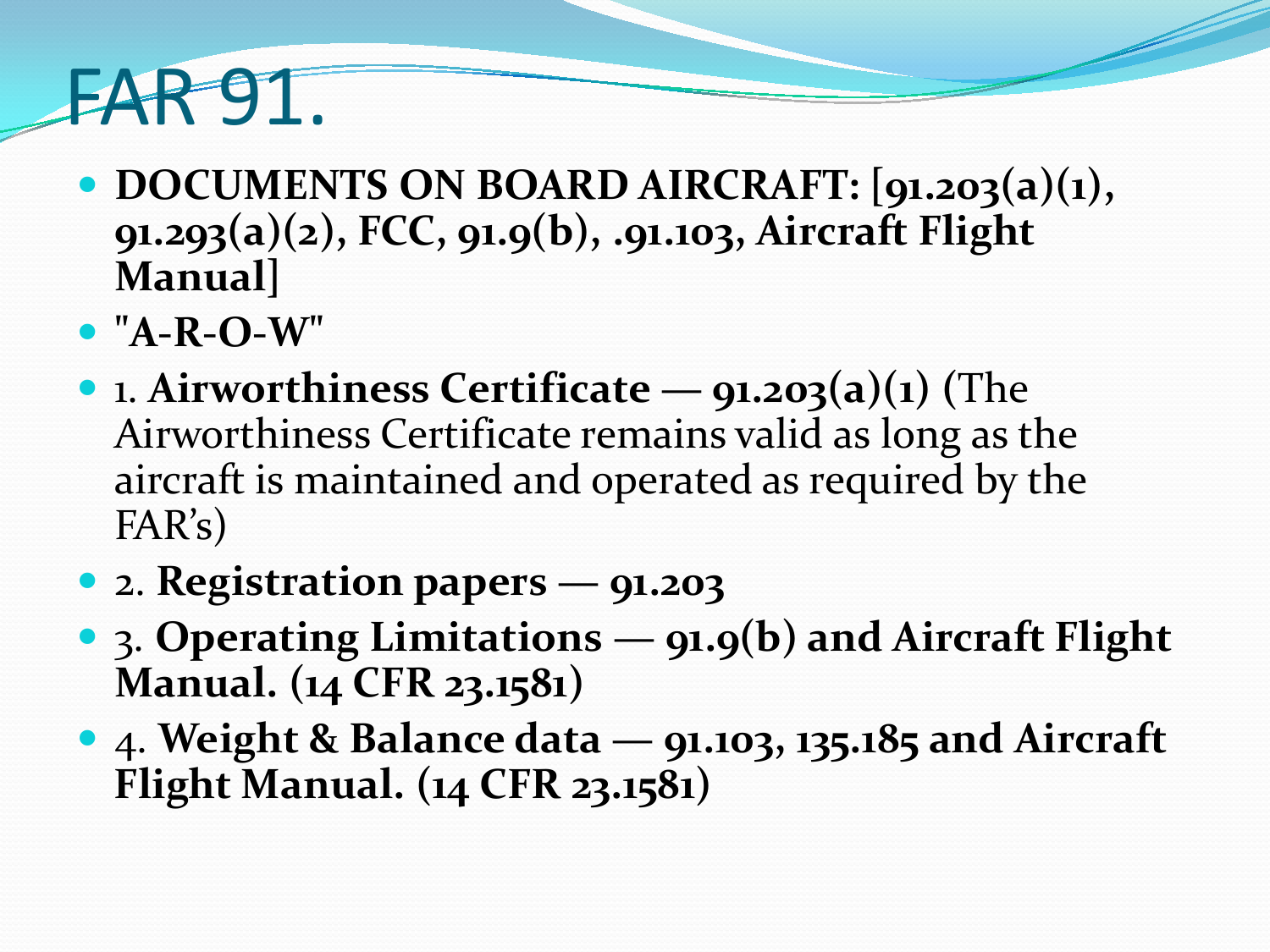# What documents are you required to carry?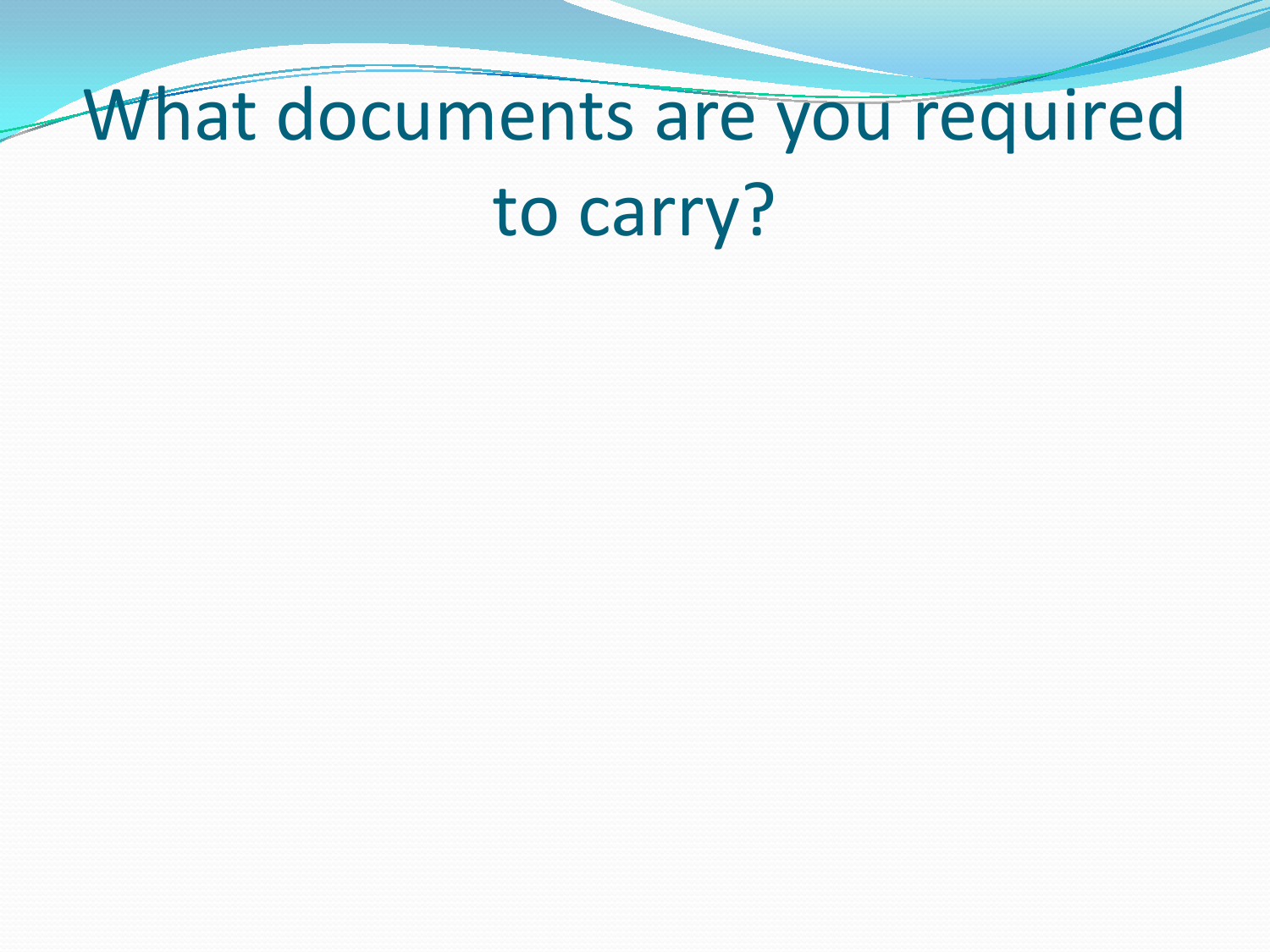### FAR 61.3

- **CERTIFICATES REQUIRED IN PILOT'S POSSESSION: (61.3)**
- 1. **Pilots certificate —** in your personal possession or readily accessible in the aircraft — the original only
- — a copy will not do and a PHOTO IDENTIFICATION such as driver's license, Government or State ID card, U.S. Armed Forces ID, Passport, Airport Security Badge, or "other form of identification that the Administrator finds acceptable". **(**61.3)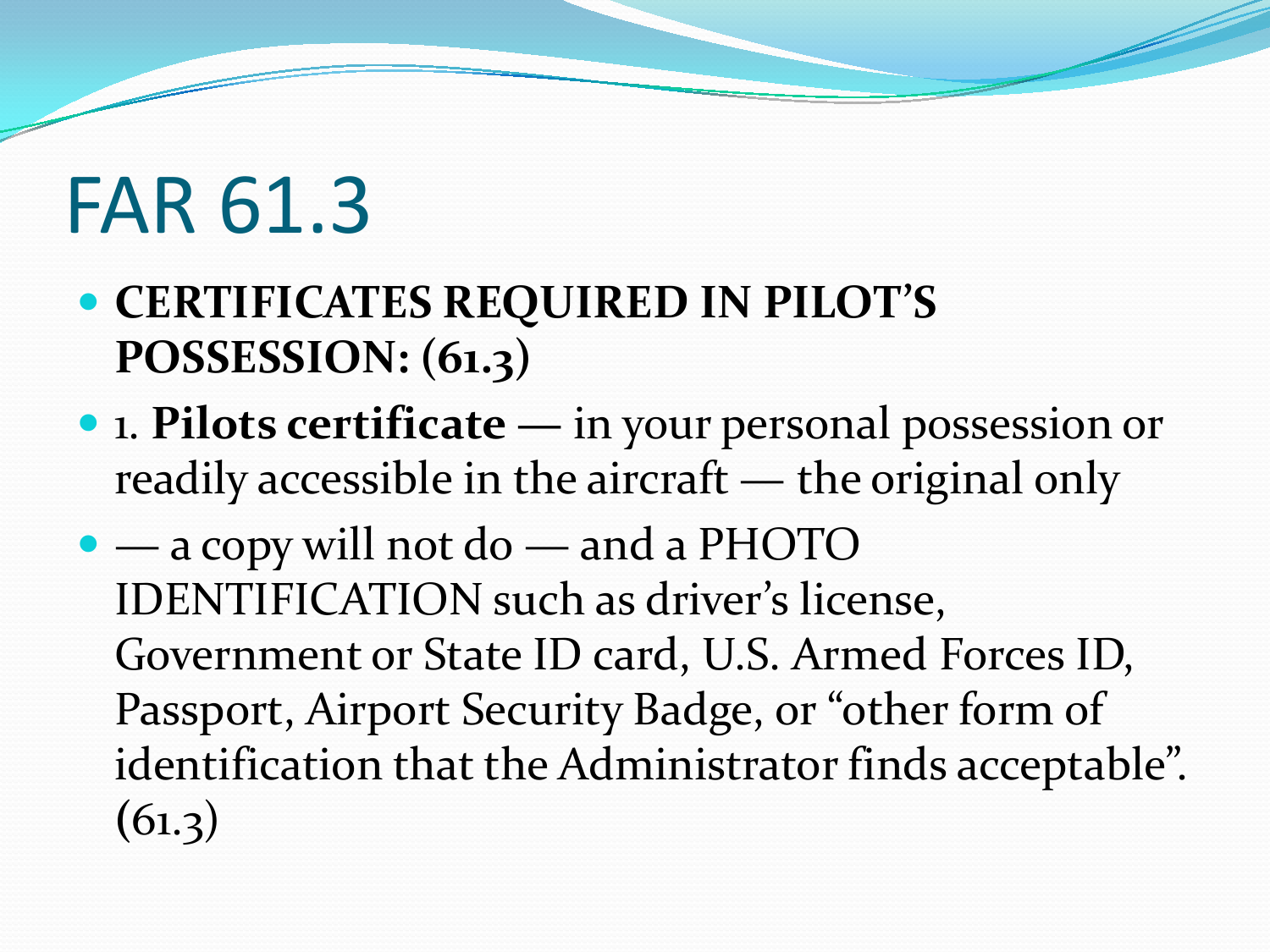# What Inspections are required for the glider?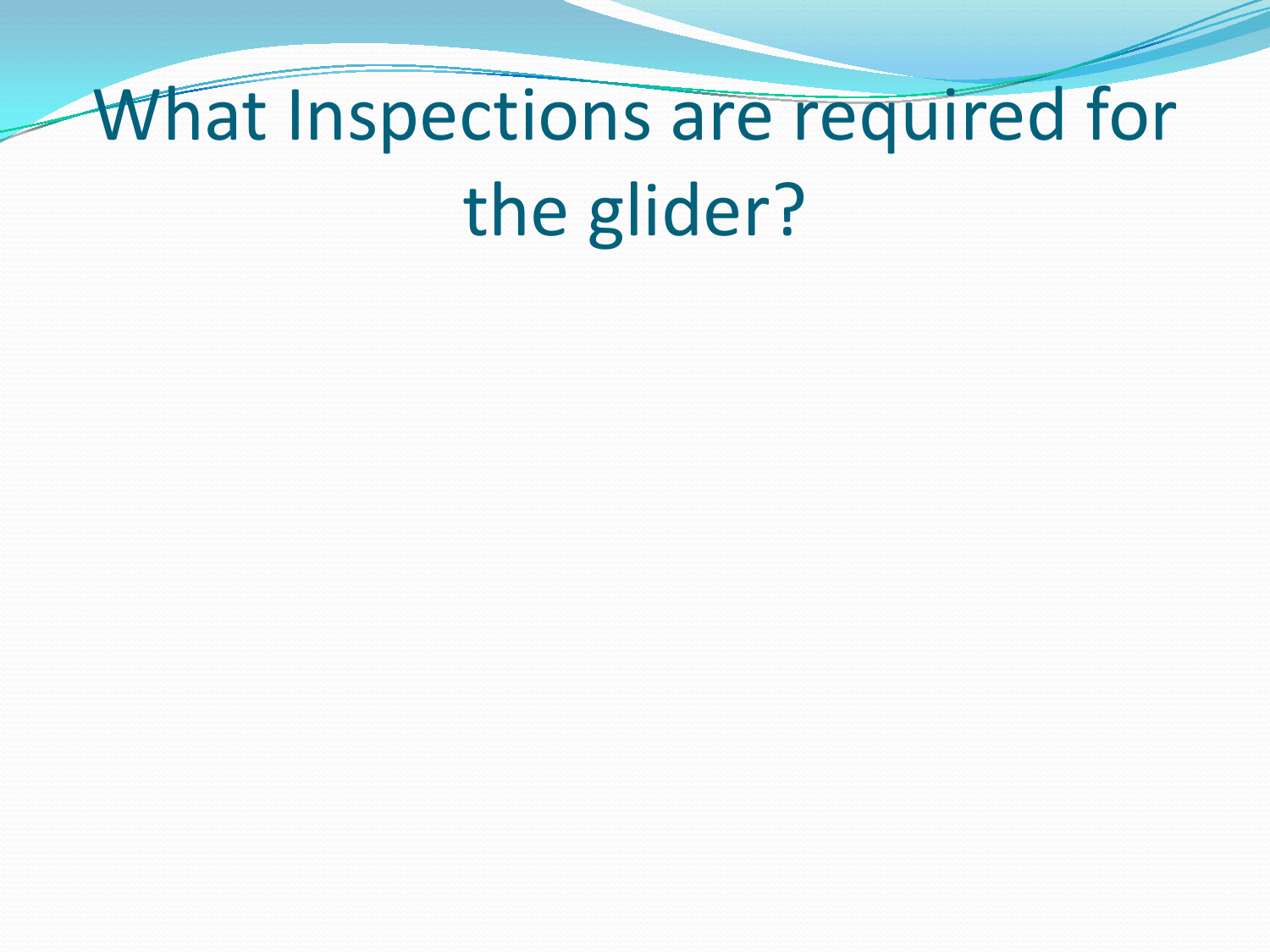#### FAR 91.403 **INSPECTIONS**

FAR 91.403 places primary responsibility on the owner or operator for maintaining an aircraft in an airworthy condition.

Aircraft need to be inspected at least once every 12 calendar months.

#### **Annual Inspection.**

Any aircraft flown for business or pleasure is required to be inspected at least annually by an FAA certificated A&P mechanic holding an Inspection Authorization (IA), by an FAA certificated repair station that is appropriately rated, or by the manufacturer of the aircraft. The aircraft may not be operated unless the annual inspection has been performed within the preceding 12 calendar months. However, an aircraft with the annual inspection overdue may be operated under a special flight permit issued by the FAA for the purpose of flying the aircraft to a location where the annual inspection can be performed.

#### **100-Hour Inspection.**

Arcraft used to carry passengers for hire or used for flight instruction shall be inspected within each 100 hours of time in service by an FAA certificated A&P mechanic, an FAA certificated repair station that is appropriately rated, or the aircraft manufacturer. An annual inspection is acceptable as a 100-hour inspection, but the reverse is not true.

#### **Transponder Inspection.**

14 CFR section 91.413 requires that before a transponder can be used under 14 CFR section 91.215(a), it shall be tested and inspected within the preceding 24 calendar months.

#### **Preflight Inspection.**

The CFR's require a pilot to conduct a thorough preflight inspection before every flight to ensure that the aircraft is safe for flight.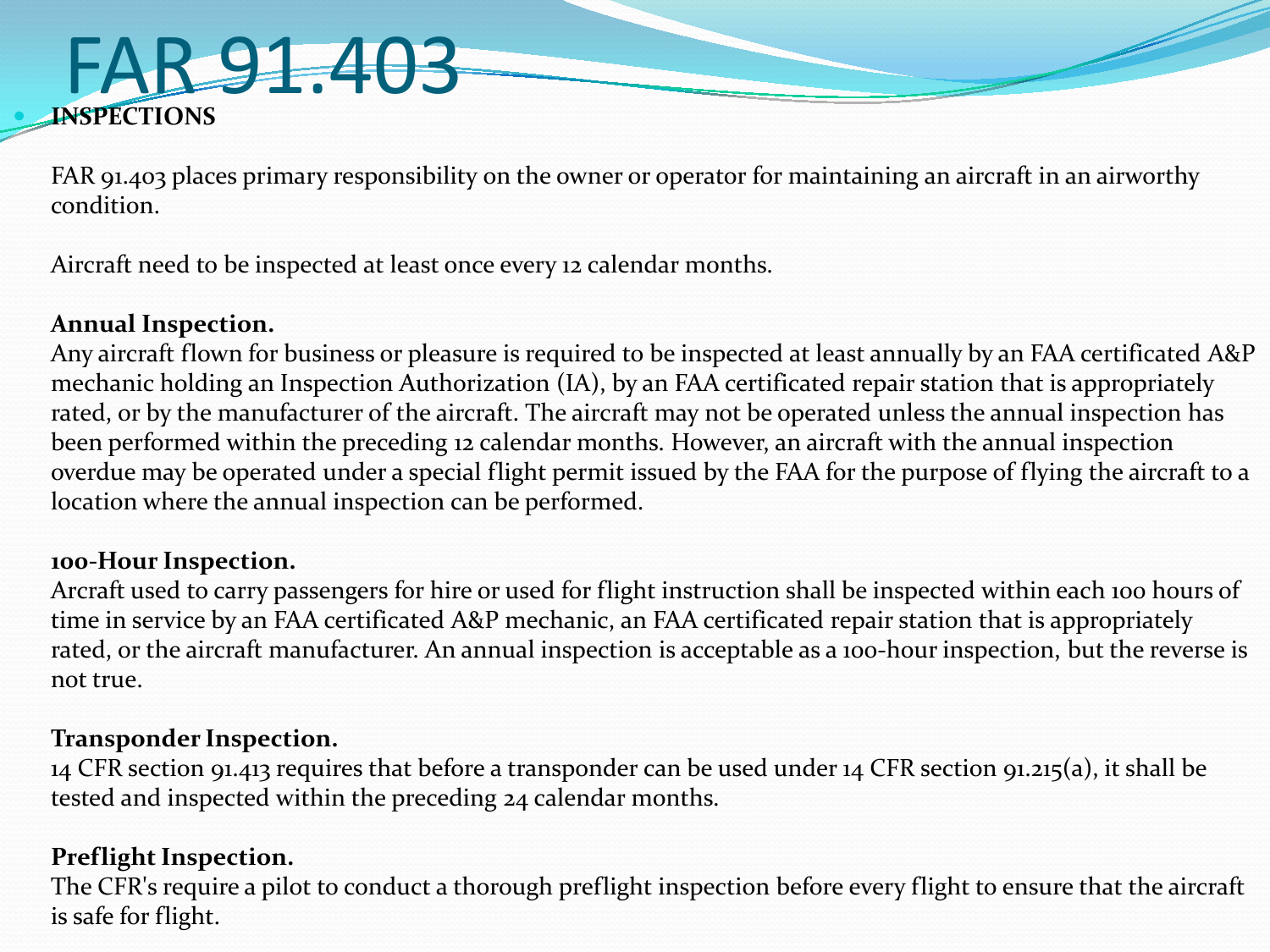# Who determines if the glider is airworthy?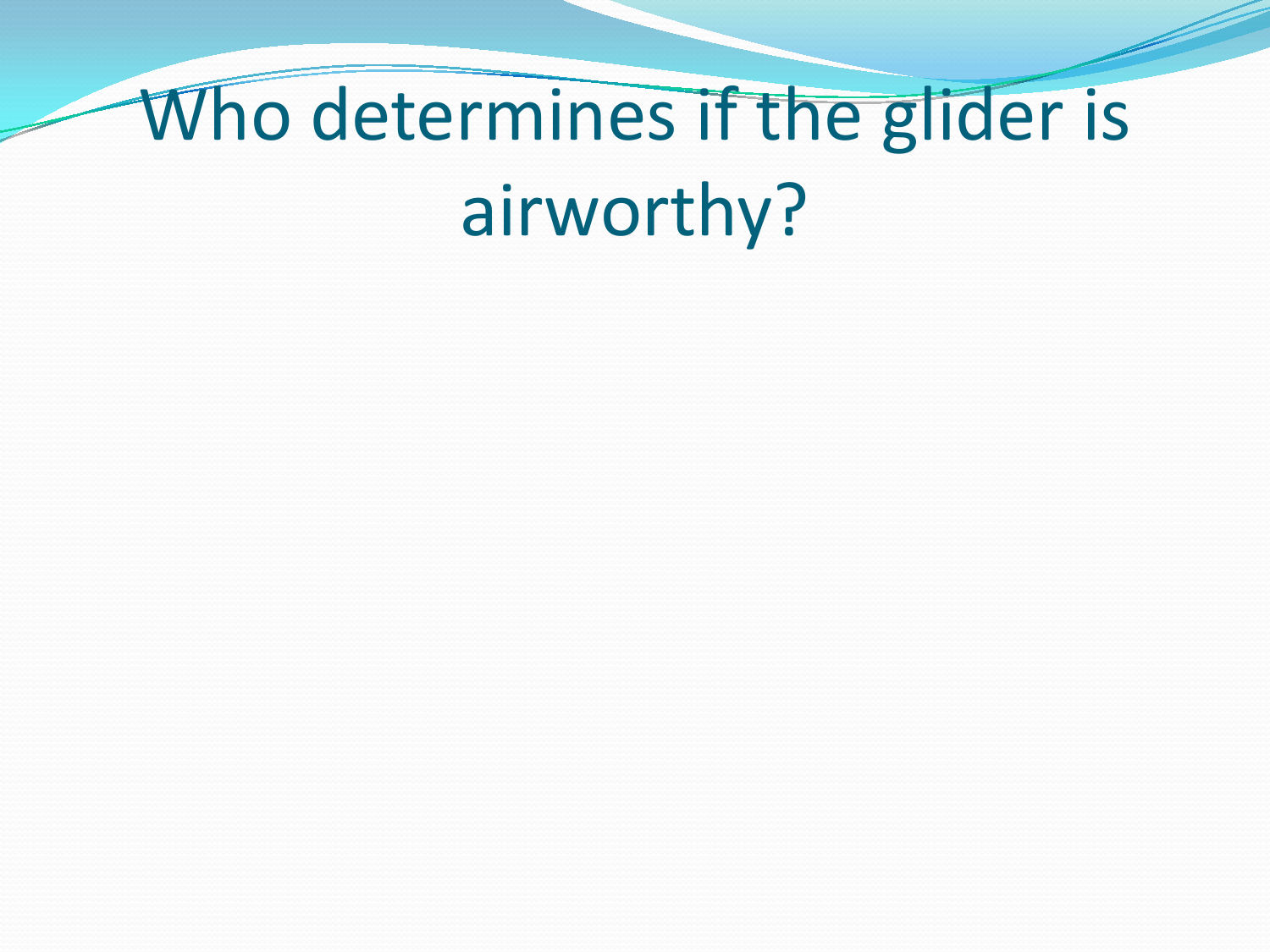# FAR 1.1

#### **PILOT IN COMMAND (1.1)**

- Means the person who:
- $\bullet$  (1) Has final authority and responsibility for the operation and safety of the flight;
- (2) Has been designated as pilot in command before or during the flight; and
- (3) Holds the appropriate category, class, and type rating, if appropriate, for the conduct of the flight.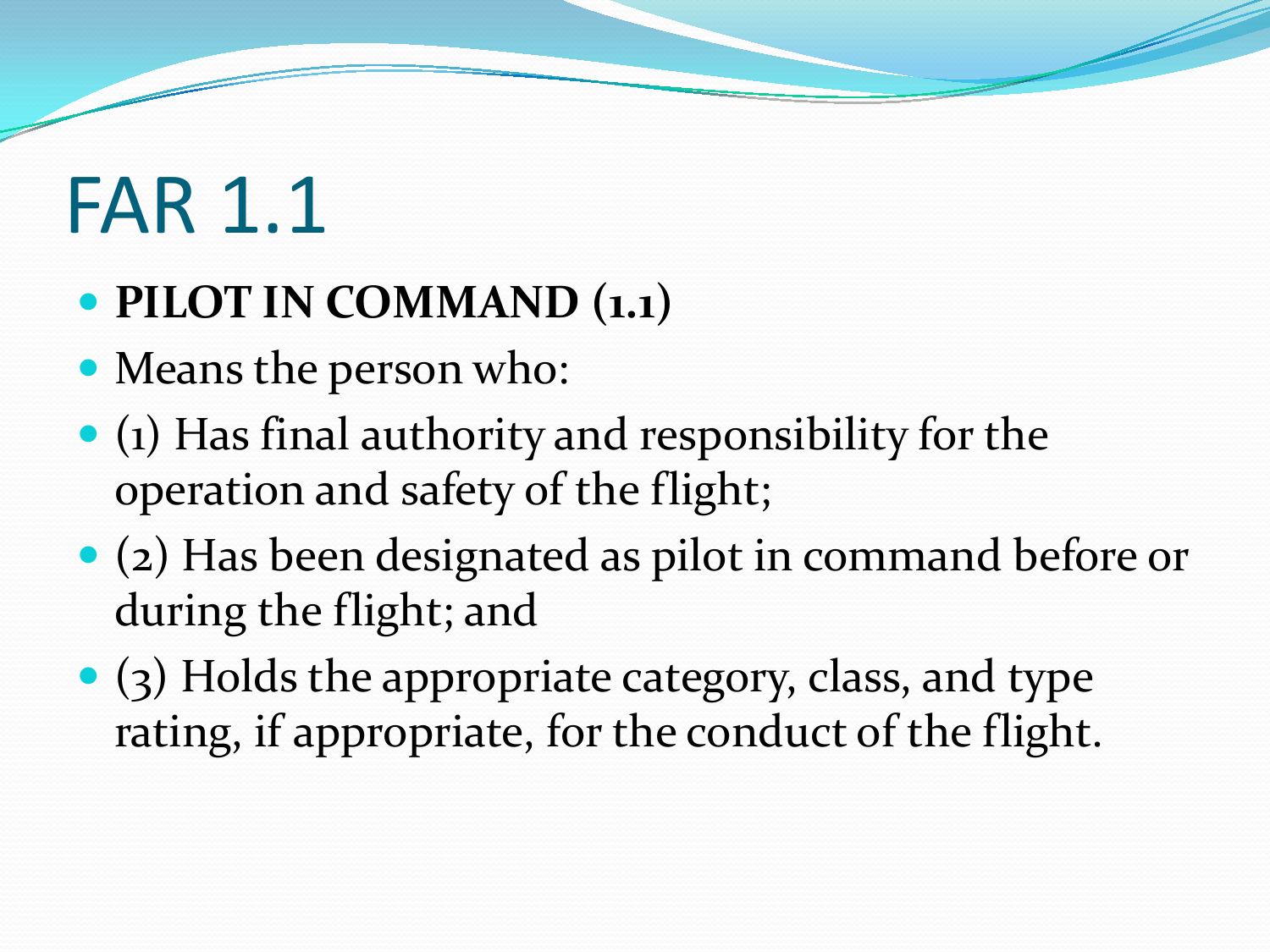# What the rquirements for towrope strength?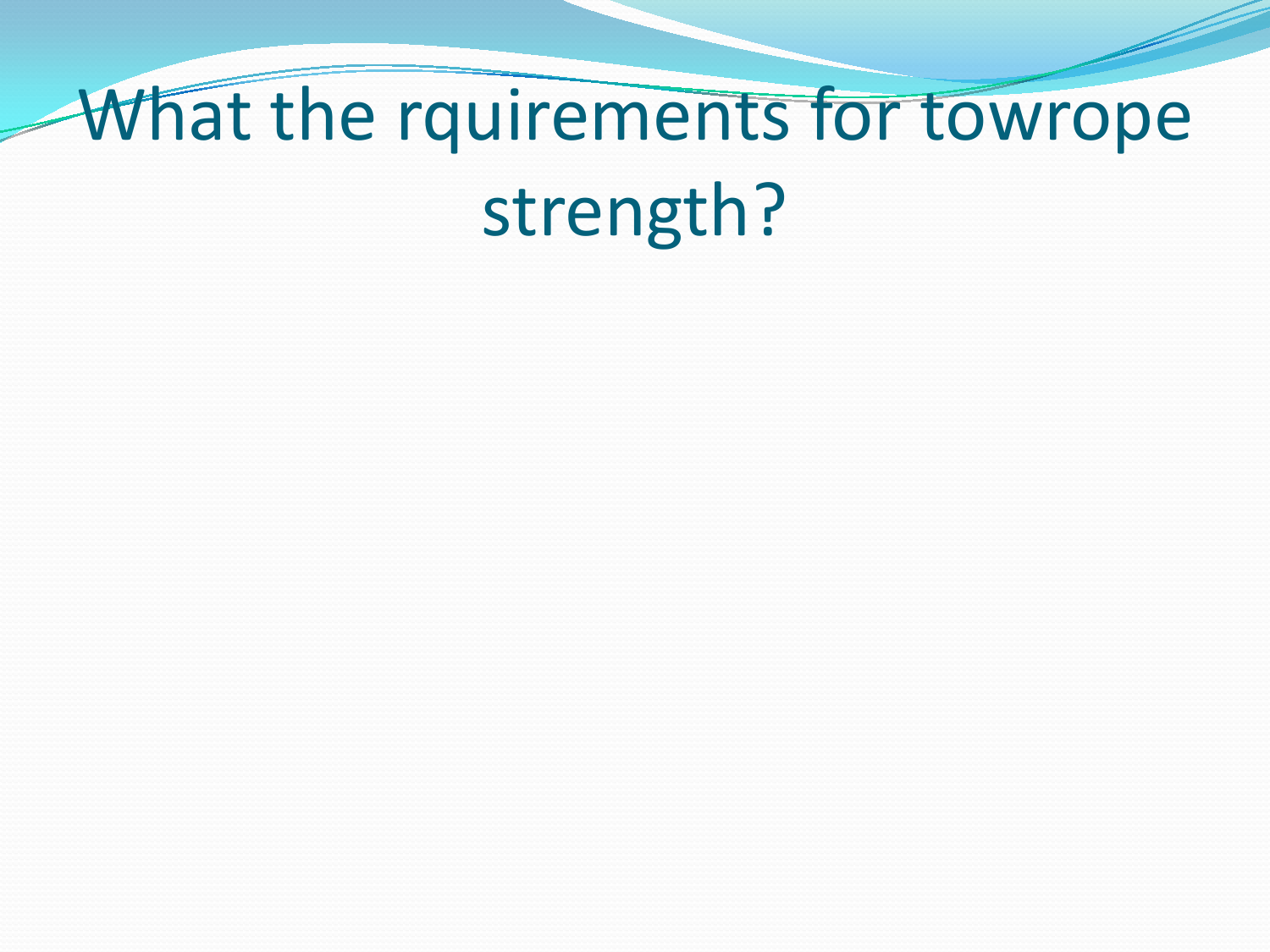#### FAR 91.309 Tow Rope Strength

#### Requirements

Minimum Strength = 80 percent of the glider maximum certificated operating weight Maximum Strength = twice the maximum certificated operating weight

- Note: Maximum certificated operating weight can be found in the glider POH and may be the Maximum certificated gross weight at takeoff.
- If the towrope has a breaking strength more than twice the maximum certificated operating weight of the glider being towed, a safety link has to be installed at the point of attachment of the glider and the tow plane with the following breaking strength requirements.
- **Safety Link (Weak Link) Requirements**
- Safety link (Weak Link) at the glider end:
- Minimum Strength = 80 percent of the glider maximum certificated operating weight Maximum Strength = twice the maximum certificated operating weight
- Safety link (Weak Link) at the tow plane end:
- Strength Requirements = Greater, but not more than  $25\%$  greater than that of the safety link on the glider end, and not more than twice the maximum certificated operating weight of the glider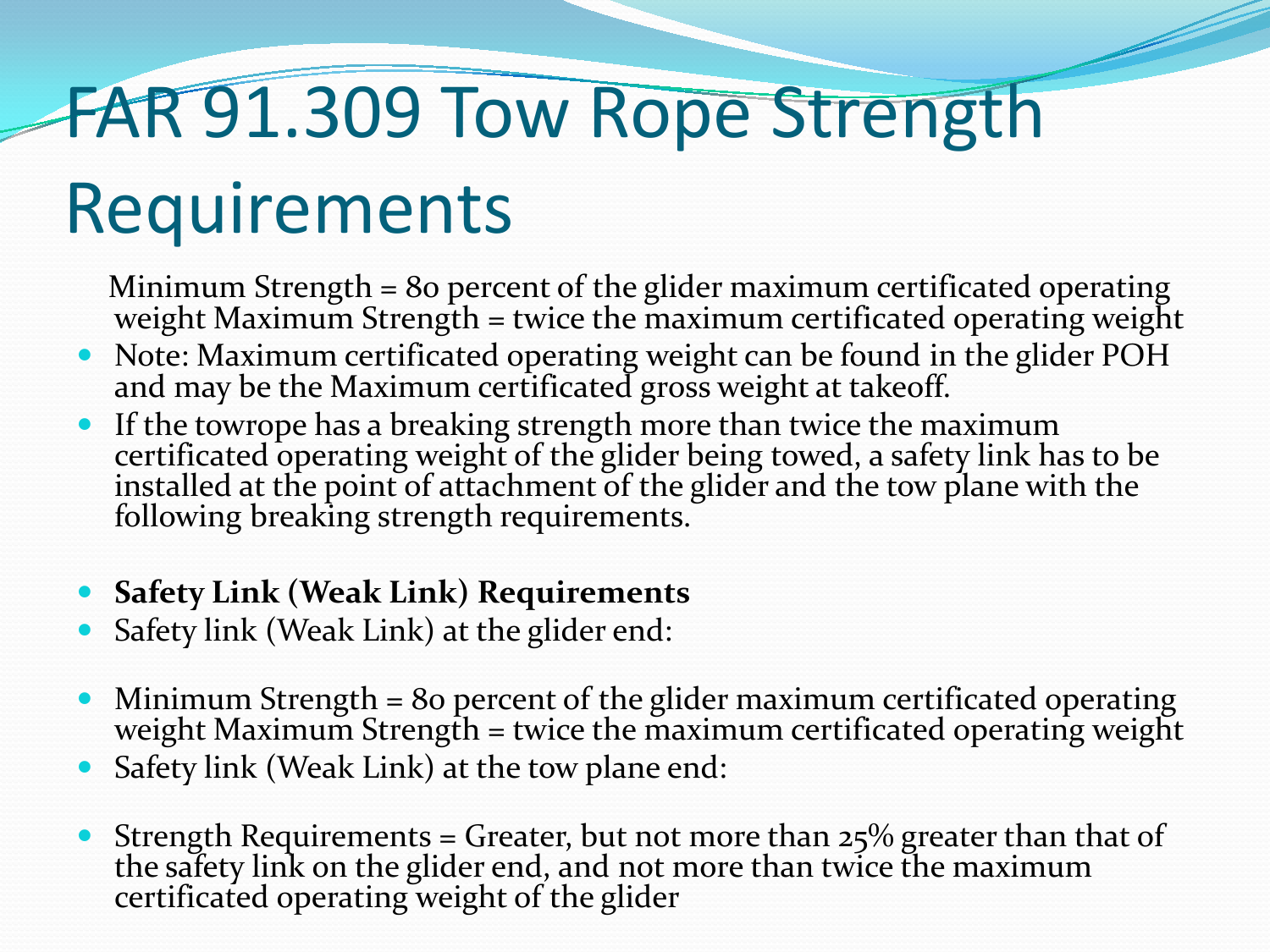# What are the six types of Airspace?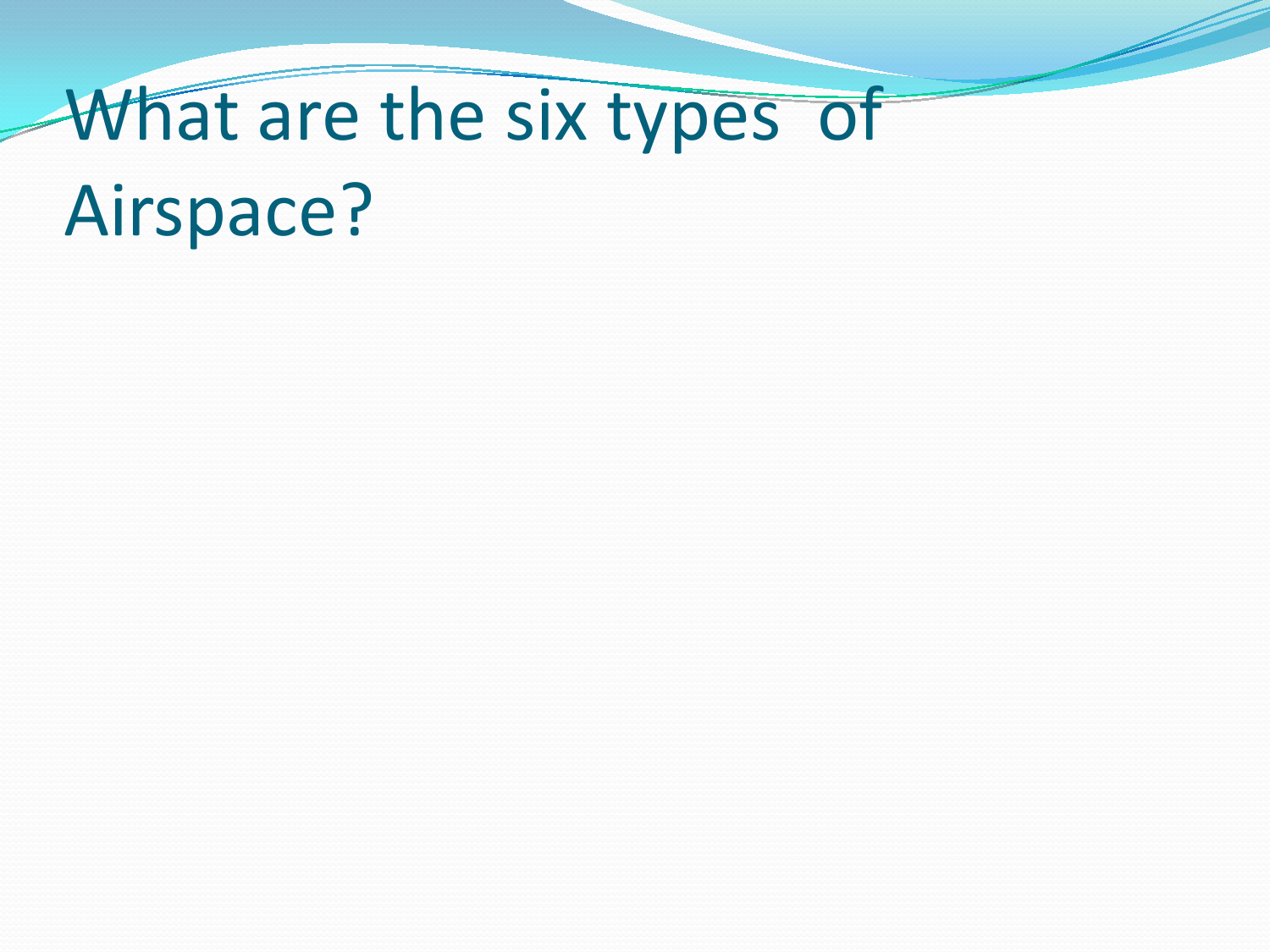## Class A

- **CLASS A Airspace**: (FAR 71.1, 71.31, 71.33, 71.75, 71.133, 91.135, 91.155, AIM 3-2-1, 3-2-2, 3-2-3)
- 1. All airspace from 18,000 feet up to and including FL 600 within the 48 contiguous States here is no Class A airspace over Hawaii and the Victor airways have no upper limit in Hawaii.
- 2. All aircraft MUST be IFR unless otherwise authorized. No VFR.
- 3. Altimeter setting for all aircraft 29.92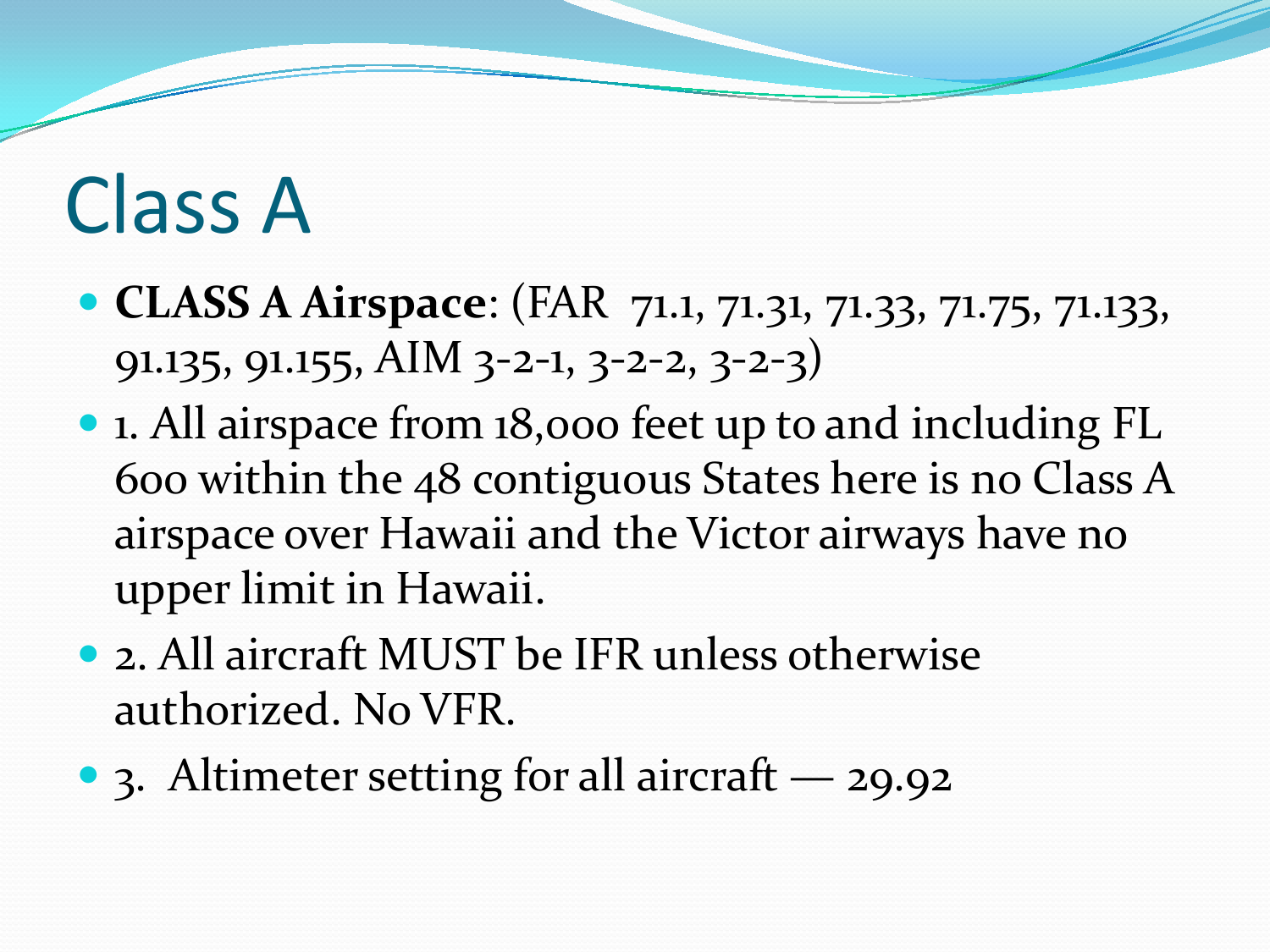#### Class B

- **CLASS B Airspace:** (FAR 71.41, 91.117, 91.126, 91.127, 91.129, 91.130, 91.131, 91.155, 91.215, AIM 3-2-1, 3-2-3, 3-5-6)
- 1. . Individually tailored upside-down wedding cakes contain all instrument approaches.
- 2. Clearance into Class B required. (91.131)
- 3. VFR operations 3 miles Clear of Clouds and at least a 1,000 ft ceiling (or Special VFR).
- 4. Mode C veil All aircraft operating within 30 NM of a Class B airport, from the surface to 10,000 feet
- must have Mode C (unless the aircraft was originally certified without an electrical system and still does not have one).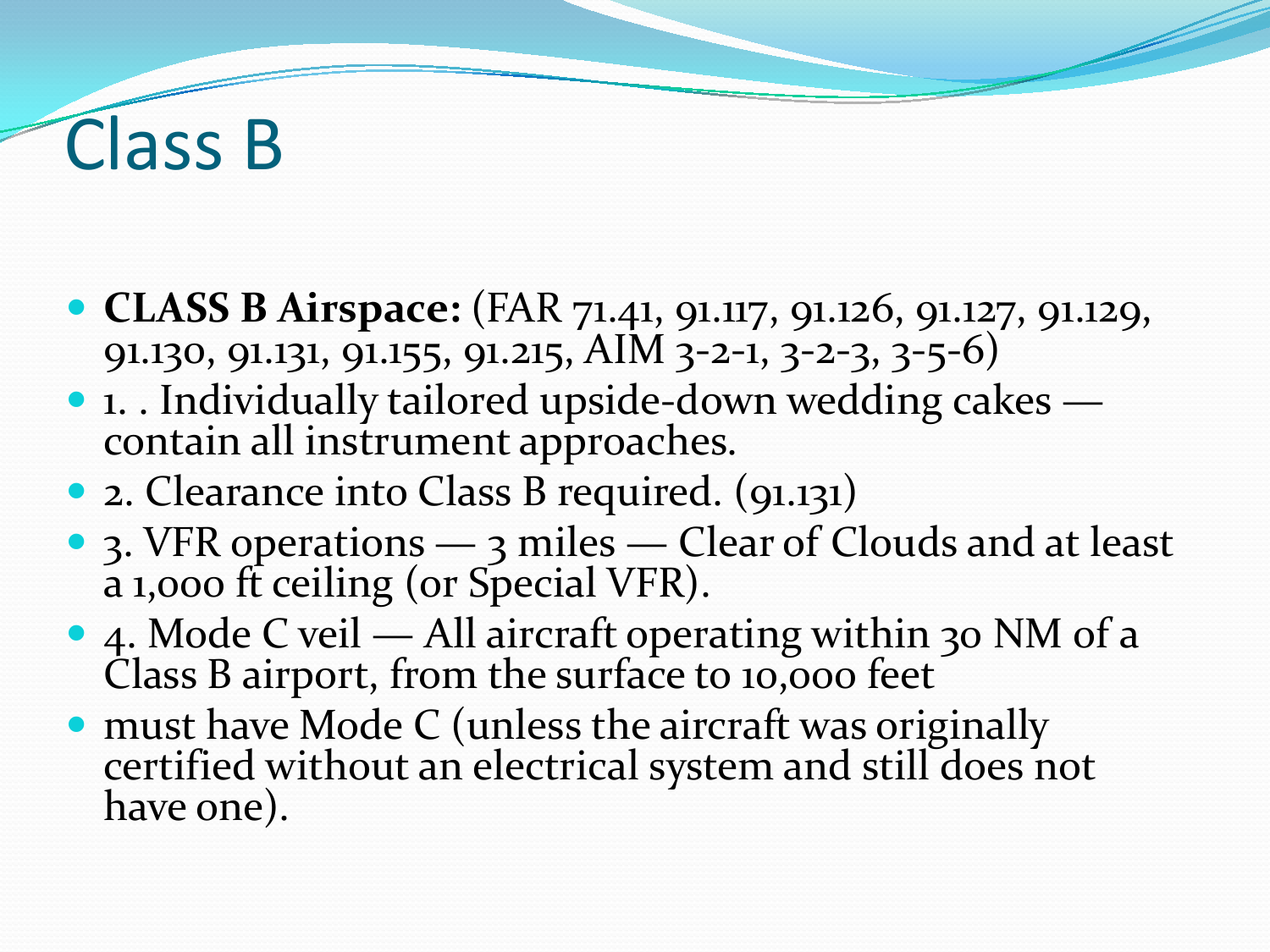# Class C

• Class C Airspace is the airspace from the surface to 4,000 feet above the airport elevation. Class C airspace will only be found at airports that have an operational control tower, are serviced by a radar approach control, and that have a certain number of IFR operations. Although Class C airspace is individually tailored to meet the needs of the airport, the airspace usually consists of a surface area with a 5 nautical mile (NM) radius, an outer circle with a 10 NM radius that extends from 1,200 feet to 4,000 feet above the airport elevation and an outer area. Pilots must<br>establish and maintain two-way radio communications with the ATC facility providing air traffic control services prior to entering airspace. Pilots of visual flight rules (VFR) aircraft are separated from pilots of instrument flight rules (IFR) aircraft only. Anchorage International airport, located in Anchorage, Alaska, has a Class C airspace.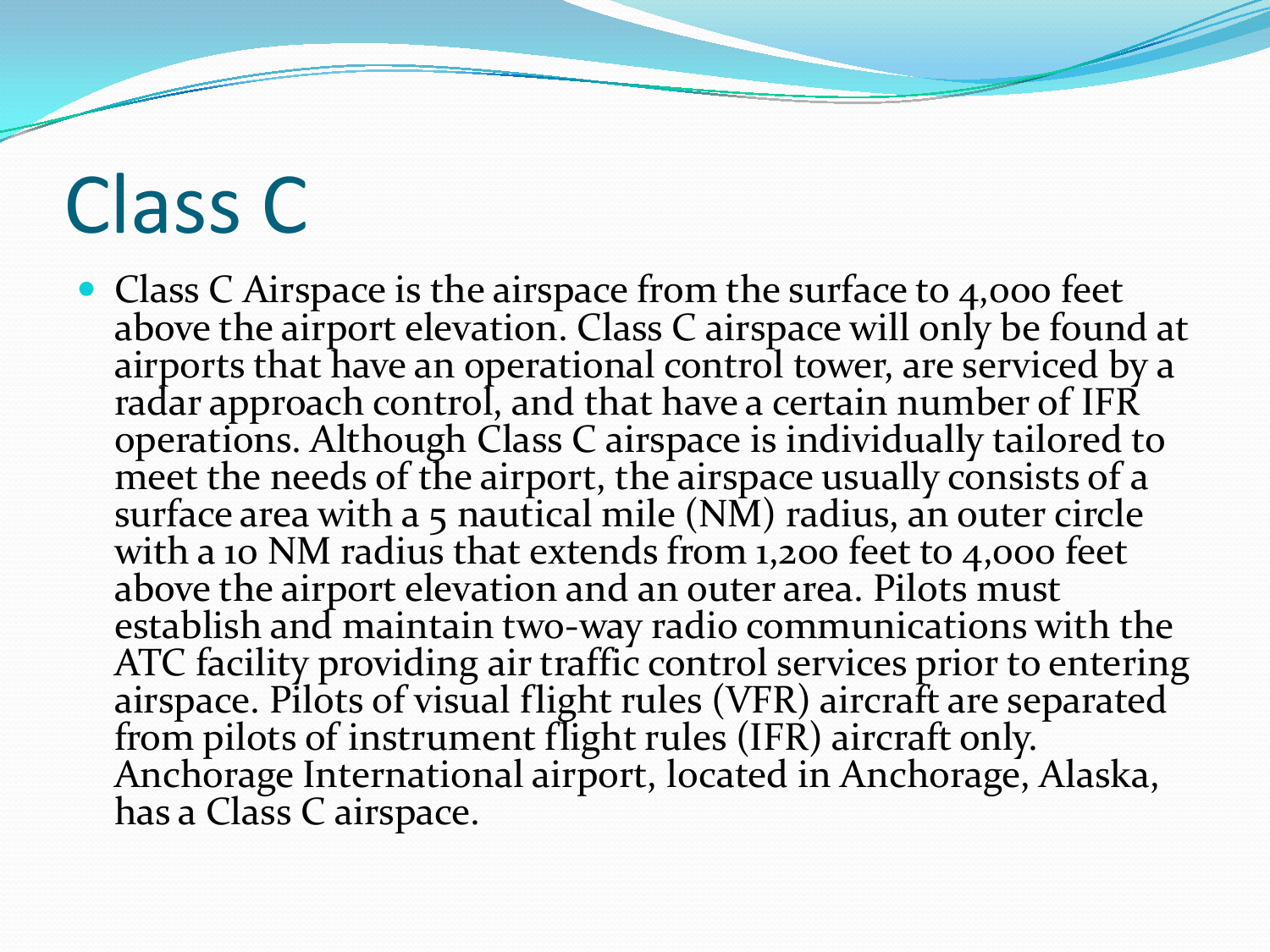# Class D

 Class D airspace only surrounds airports that have an operational control tower. Class D airspace is also tailored to meet the needs of the airport. Pilots are required to establish and maintain two-way radio communications with the ATC facility providing air traffic control services prior to entering the airspace. No separation services will be provided to pilots of VFR (Visual Flight Rules) aircraft. Pilots operating under VFR must still use "see-and-avoid" for aircraft separation.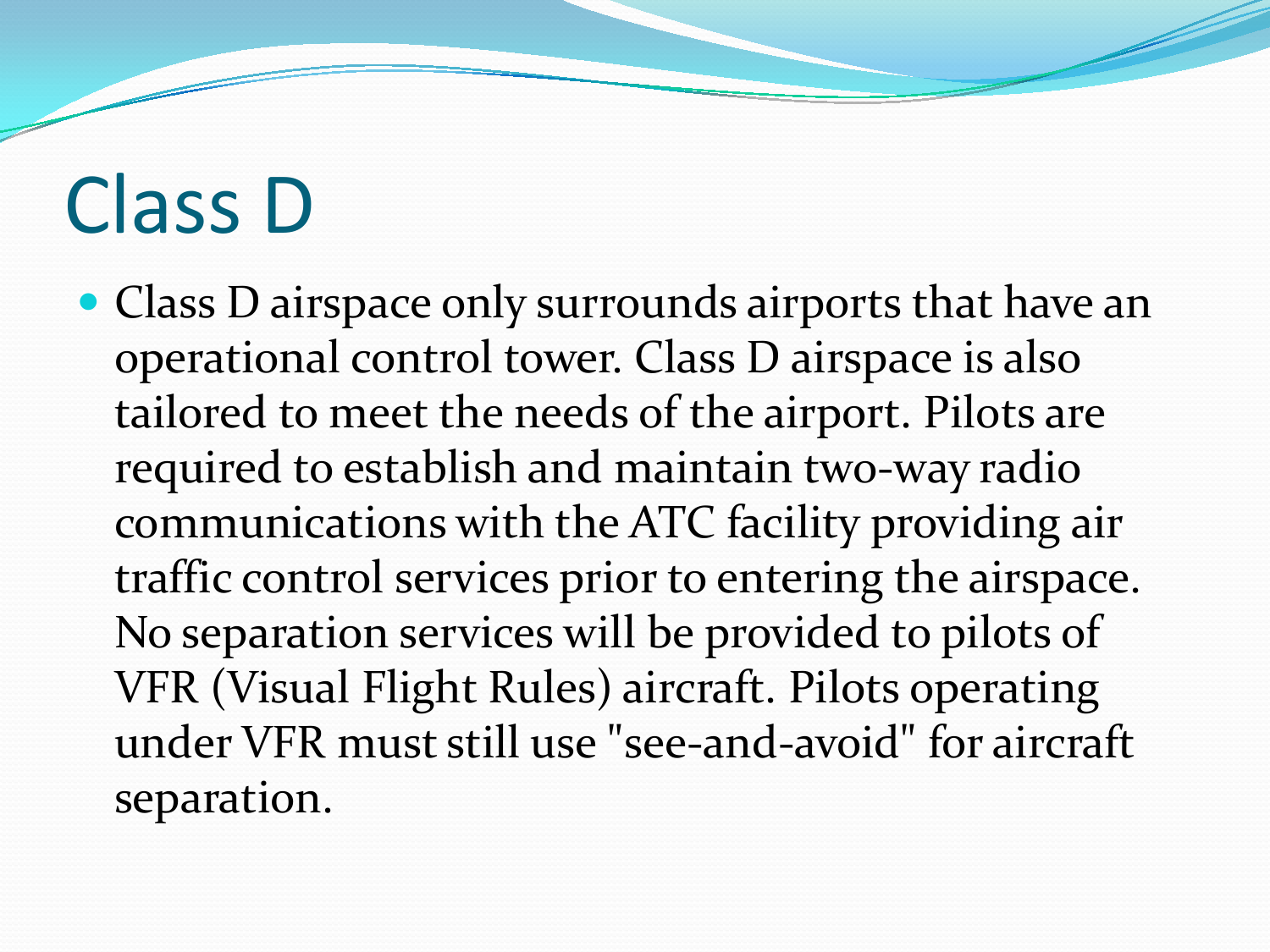# Class E

- **CLASS E Airspace: (71.71, 91.127, 91.155, AIM 3-2-1, 3-2-6, 3-2-8)**
- 1. **CONTROLLED airspace that is not Class A, B, C, or D within the 48 contiguous States and Alaska.**
- 2. Generally the **upward limit is 18,000 feet. NOTE: Class E airspace begins again above FL 600.**
- 3. Types of Class E:
- a. A **SURFACE AREA designated for an AIRPORT designed to contain all instrument**
- approaches. The primary requirements for a Class E airport are approved **weather reporting**
- (FSS or ASOS/AWOS) and a means of **communications with ATC all the way to the ground.**
- b. **EXTENSIONS to a SURFACE AREA of Class B, C, or D airspace to contain instrument**
- approaches.
- c. **TRANSITION AREAS beginning at either 700 or 1,200 ft AGL, used to/from the en route**
- environment.
- d. **EN ROUTE AREAS that provide controlled airspace for IFR but are NOT Federal airways.**
- e. **Federal AIRWAYS from 1,200 AGL upward to but not including 18,000 MSL.**
- f. Unless designated at lower altitude—**Class E begins at 14,500 MSL up to, but not including,**
- **18,000 MSL.**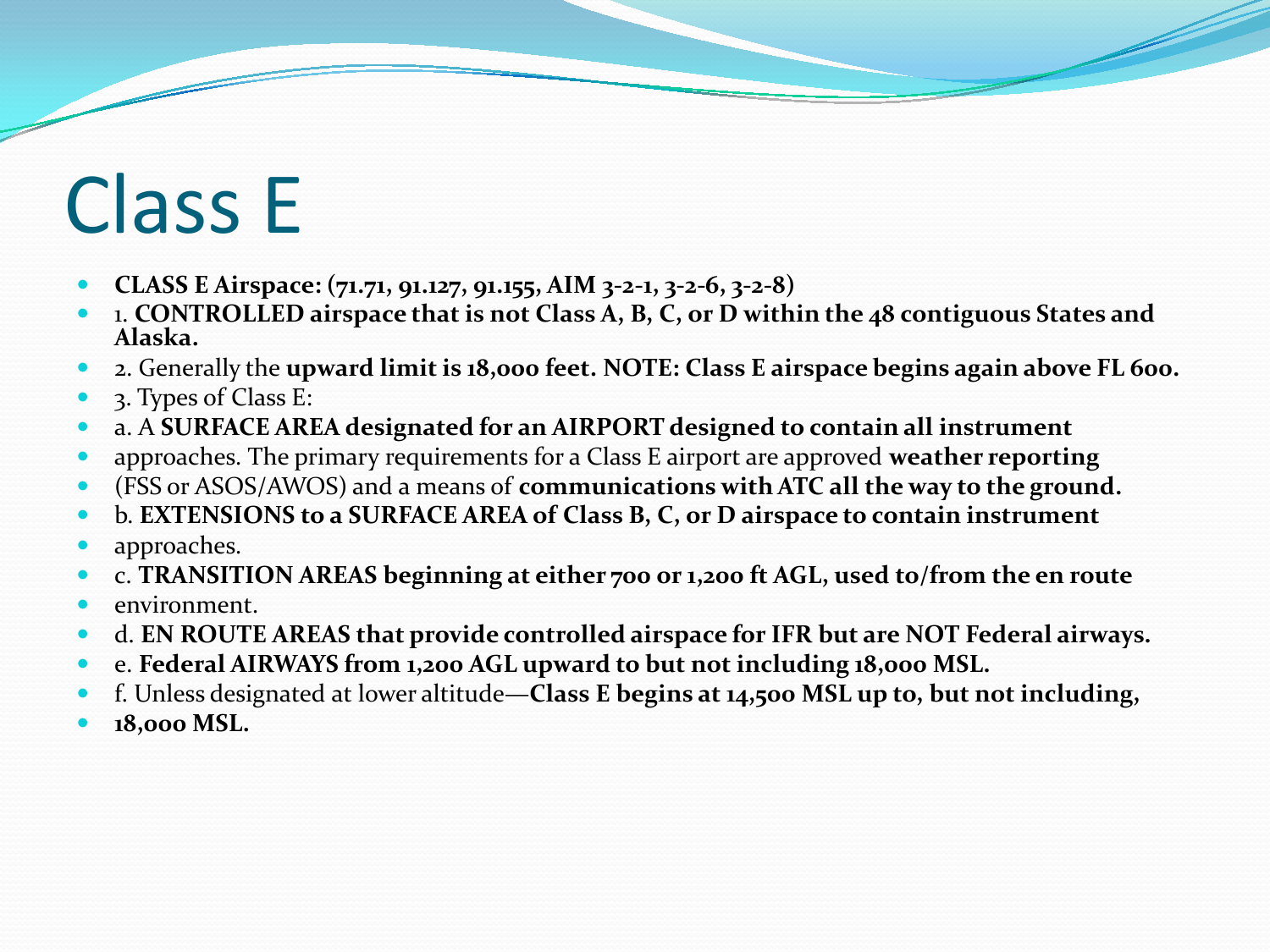### Class G

 Class G Airspace is uncontrolled airspace. IFR aircraft will not operate in Class G airspace\*. VFR aircraft can operate in Class G airspace.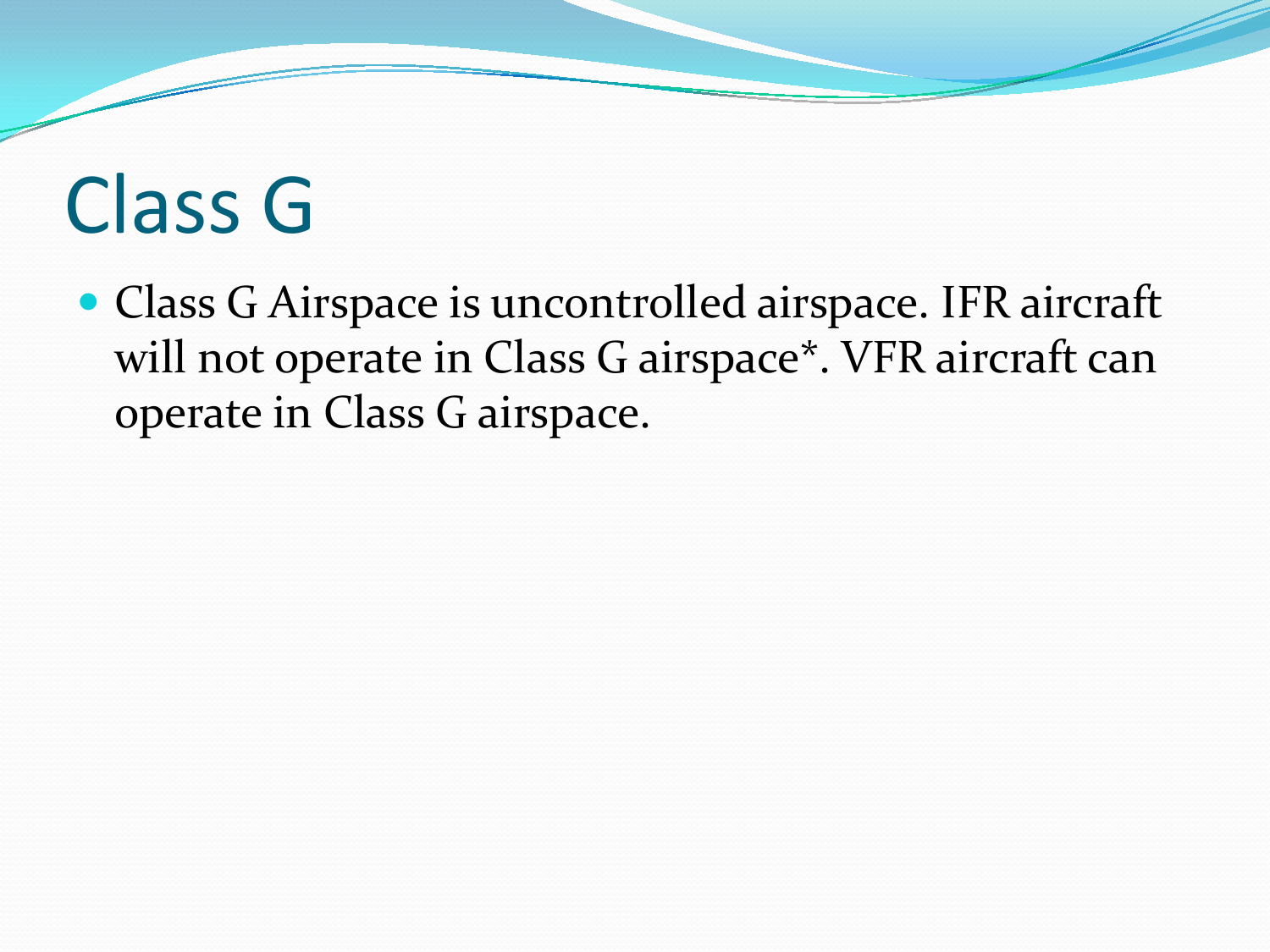#### Cloud Clearance Requirements

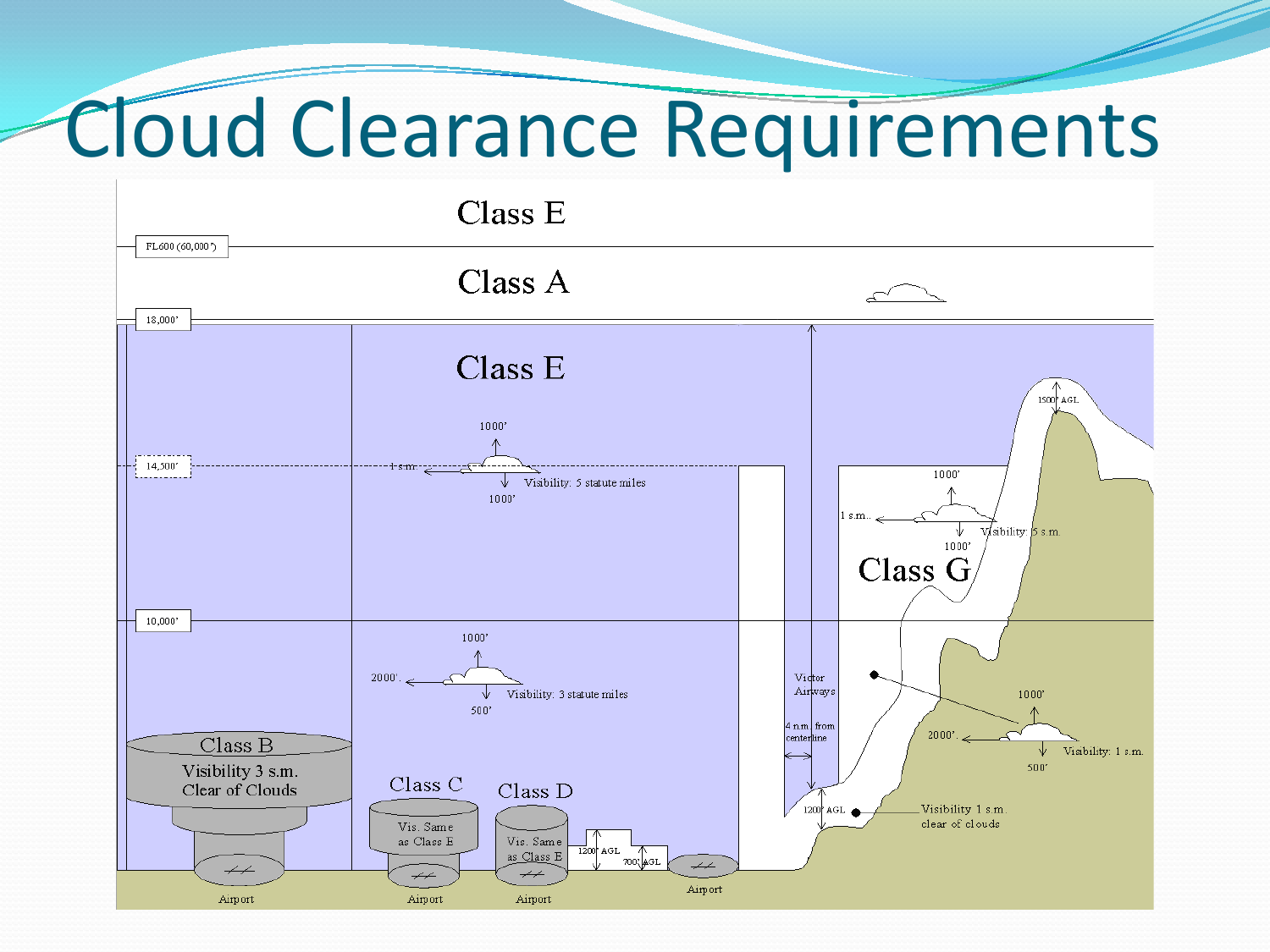#### When is a transponder required?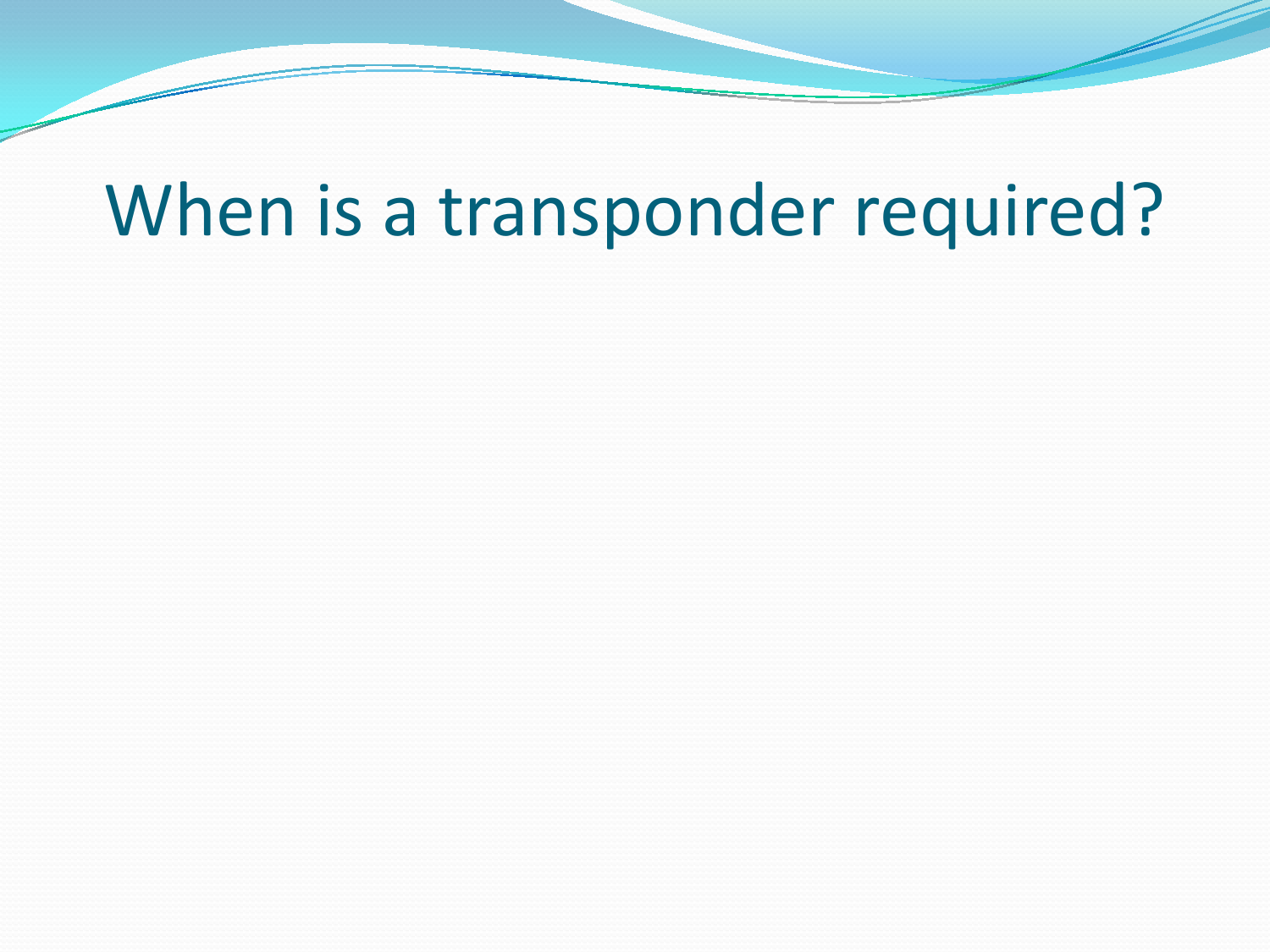# FAR 91.215 (b)

- **(1) All aircraft. In Class A, Class B, and Class C airspace areas;**
- **(2) All aircraft. In all airspace within 30 nautical miles of an airport listed in appendix D, section 1 of this part from the surface upward to 10,000 feet MSL;**
- **(3) Notwithstanding paragraph (b)(2) of this section, any aircraft which was not originally certificated with an engine-driven electrical system or which has not subsequently been certified with such a system installed, balloon or glider may conduct operations in the airspace within 30 nautical miles**
- **(4) All aircraft in all airspace above the ceiling and within the lateral boundaries of a Class B or Class C airspace area designated for an airport upward to 10,000 feet MSL; a**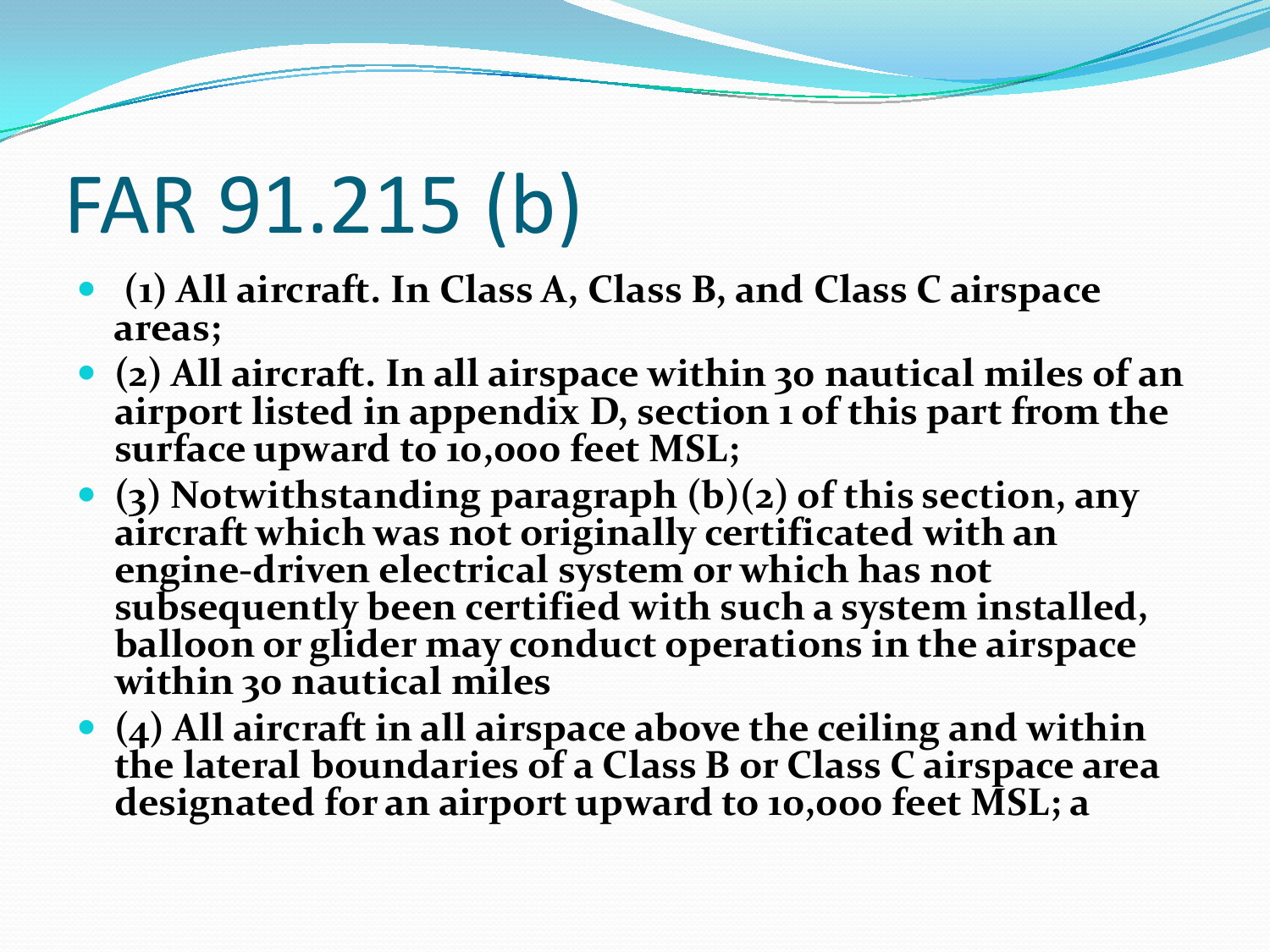#### Read the METAR

#### K83J 071534Z 11010G17KT 10SM BKN010 OVC30 14/11 A2966 RMK AO2 PK WND 11026/1452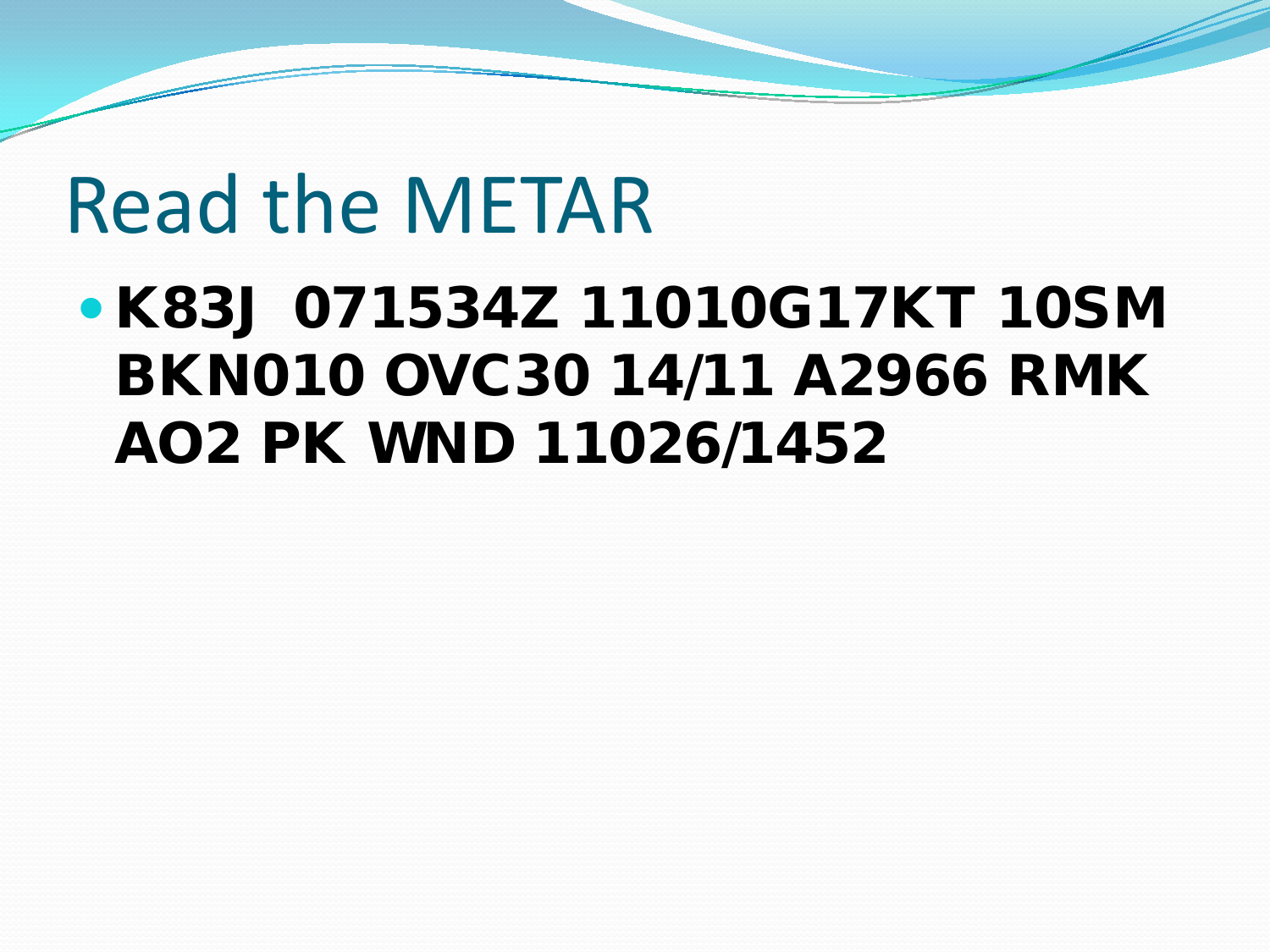- Coastal Airport Observation 7<sup>th</sup> day at 1534Z
- Wind 110 True at 10kts gusting to 17kts
- 10 Statute Miles Visibility
- Broken Clouds at 1000 ft AGL
- Overcast Clouds at 3000 ft AGL
- Temperature 14 C Dew Point 11 C
- Altimeter 29.66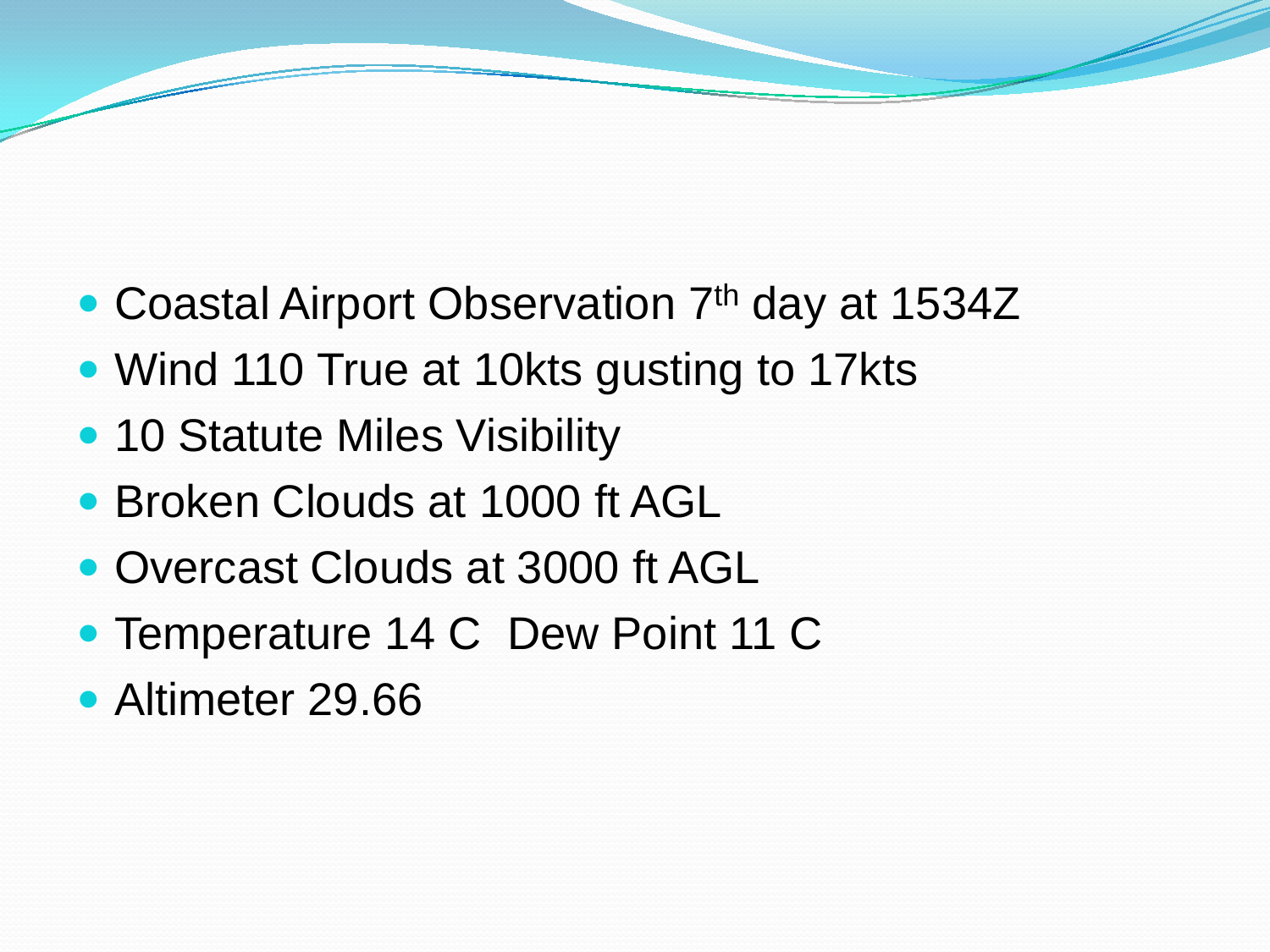#### Read the TAF

- K83J 071522Z 0715/0818 13012G18KT P6SM BKN011 BKN100
- FM071700 10012KT P6SM SCT007 OVC011 FM071900 35009KT P6SM SCT009 BKN015
- FM072200 28014G22KT P6SM BKN011 OVC025
- FM080300 27015G24KT P6SM BKN020 OVC035
- FM080900 30014G22KT P6SM BKN035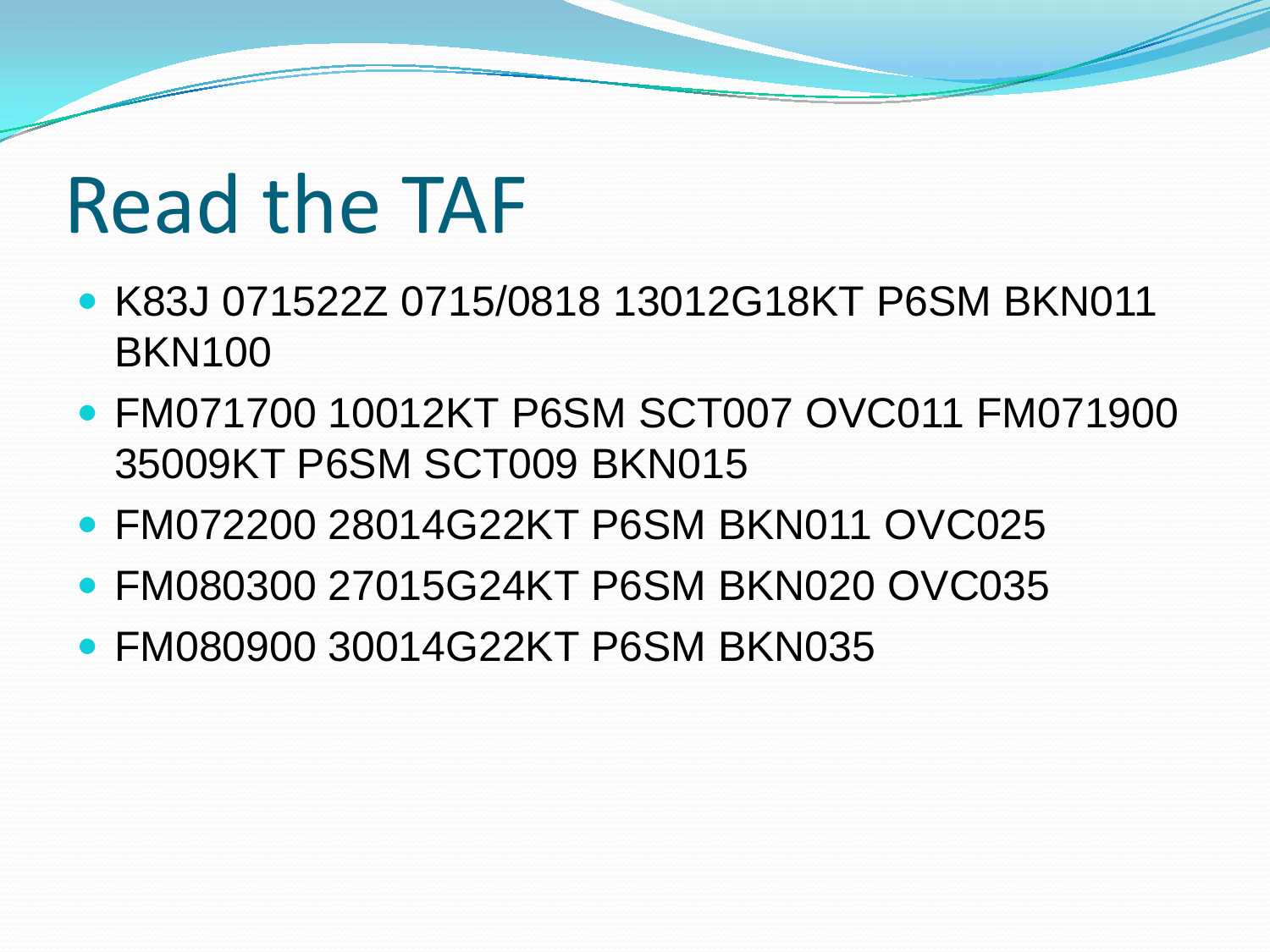- Coastal Airport Forecast Valid from 1500 Z on the 7<sup>th</sup> until 1500 Z on the 8th
- Prevailing Wind 130 at 12 gusting to 18 kts
- Prevailing Visibility 6 Statute Miles
- Prevailing Clouds 1100 ft AGL Broken/11000 ft AGL Broken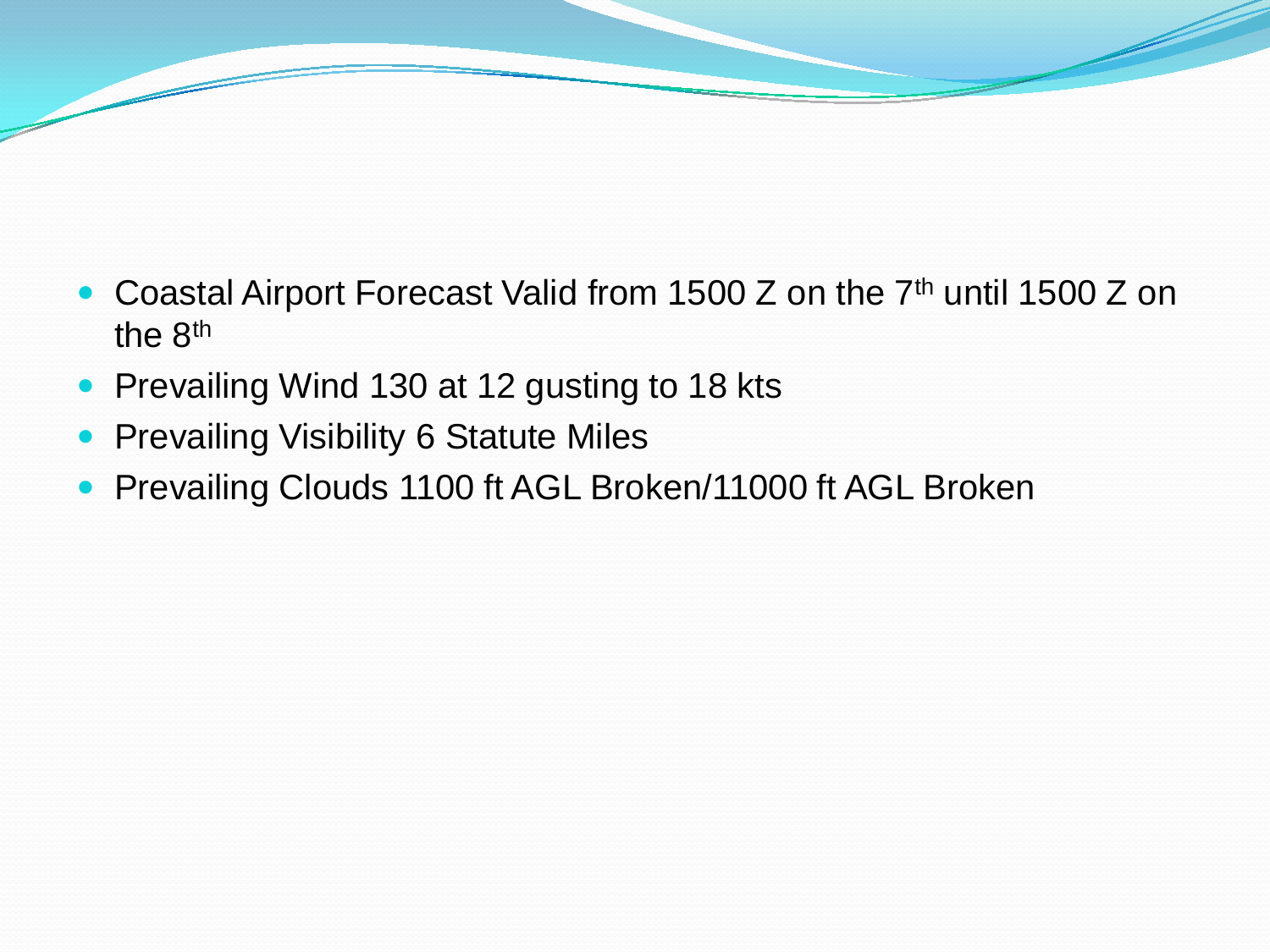With this METAR and TAF, what kind of flying can you do from 83J and why?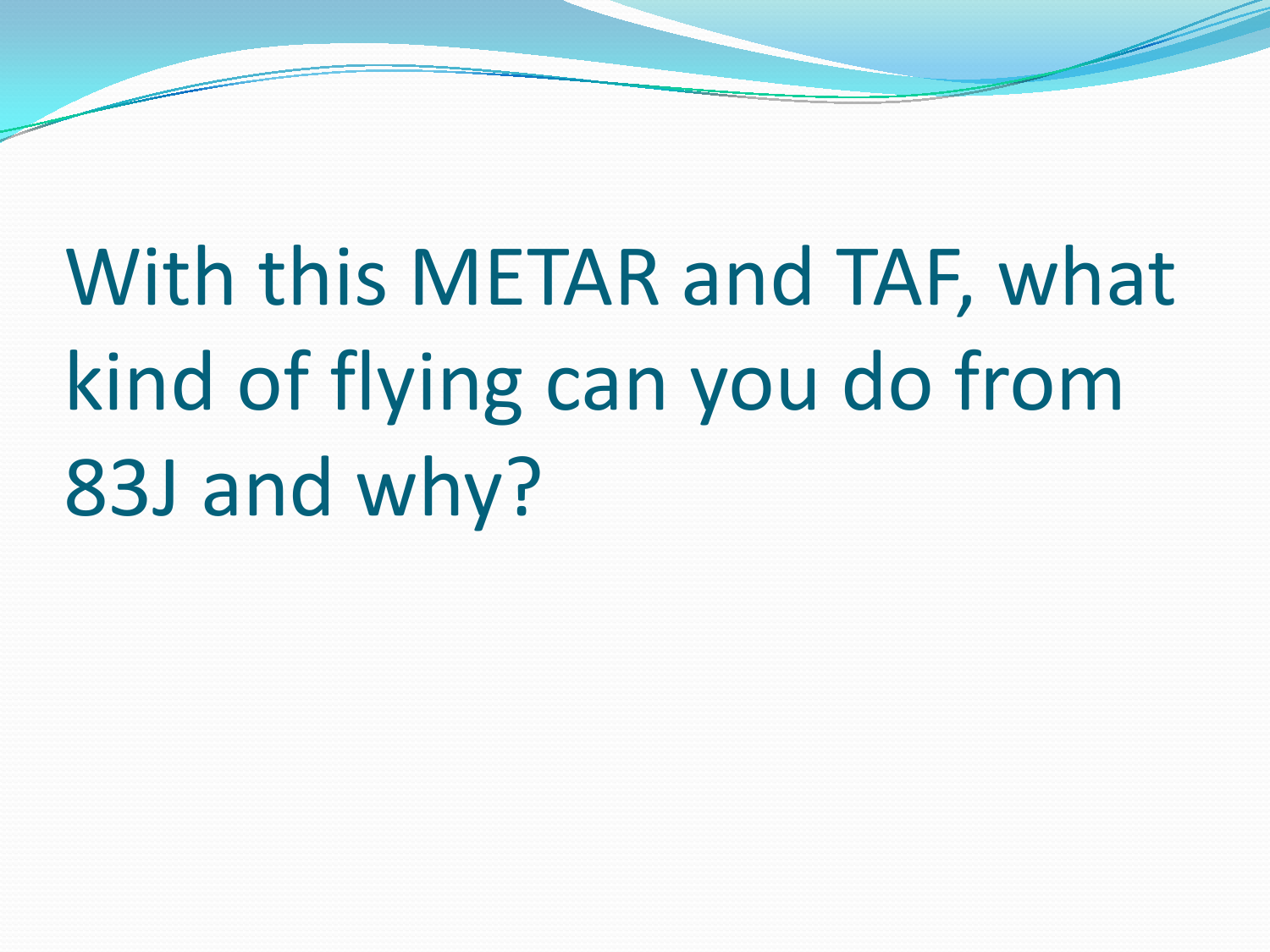# What are the Pilot Currency Requirements?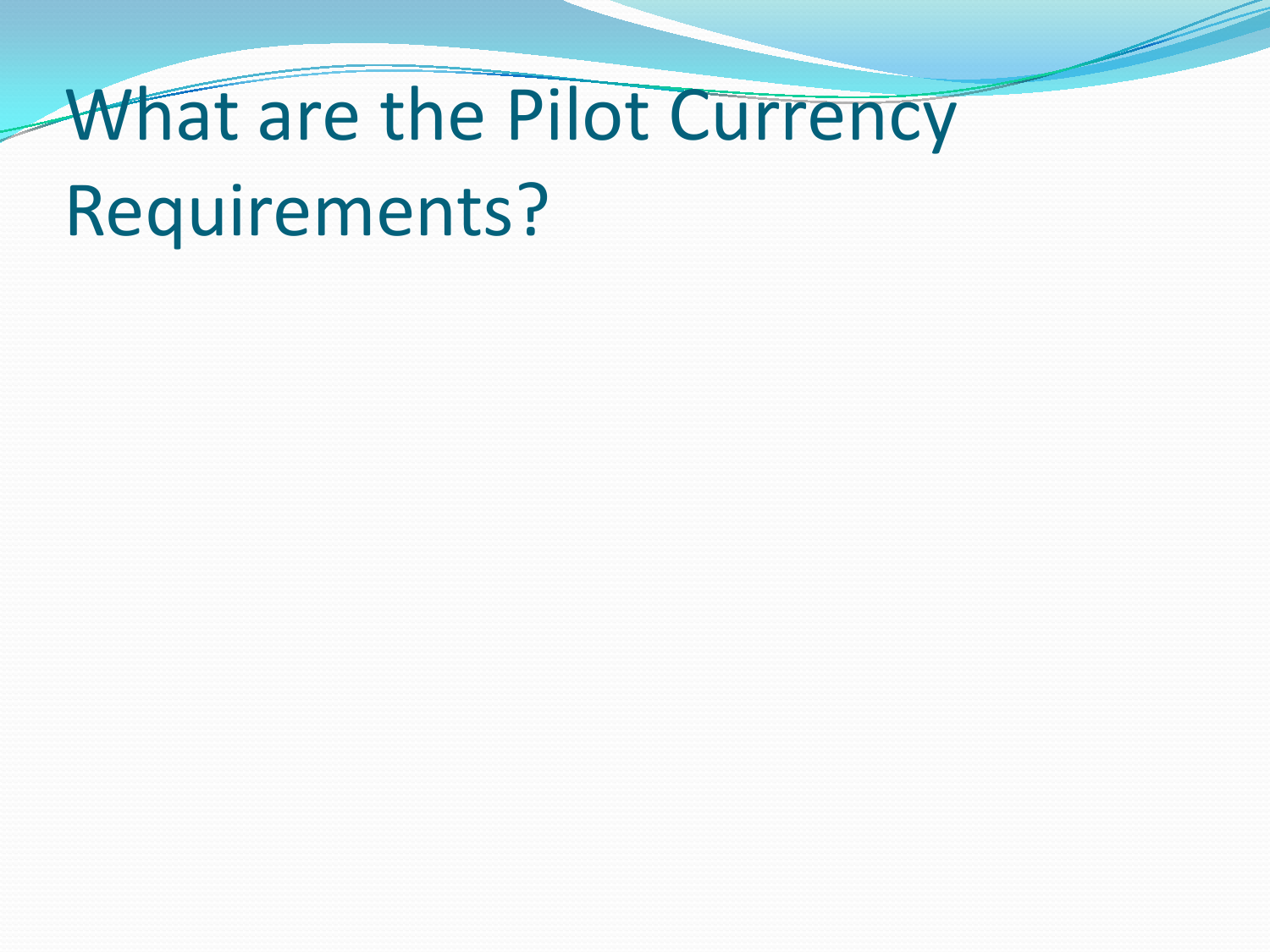### RECENT PILOT EXPERIENCE for Pilot

#### In Command:

 $\bullet$  FAR(61.57, 91.103, 121.439, 135.247, 135.299)

**• 1. To carry PASSENGERS the PIC** must have 3 takeoffs and landings in an aircraft of the same category and class in the past 90 days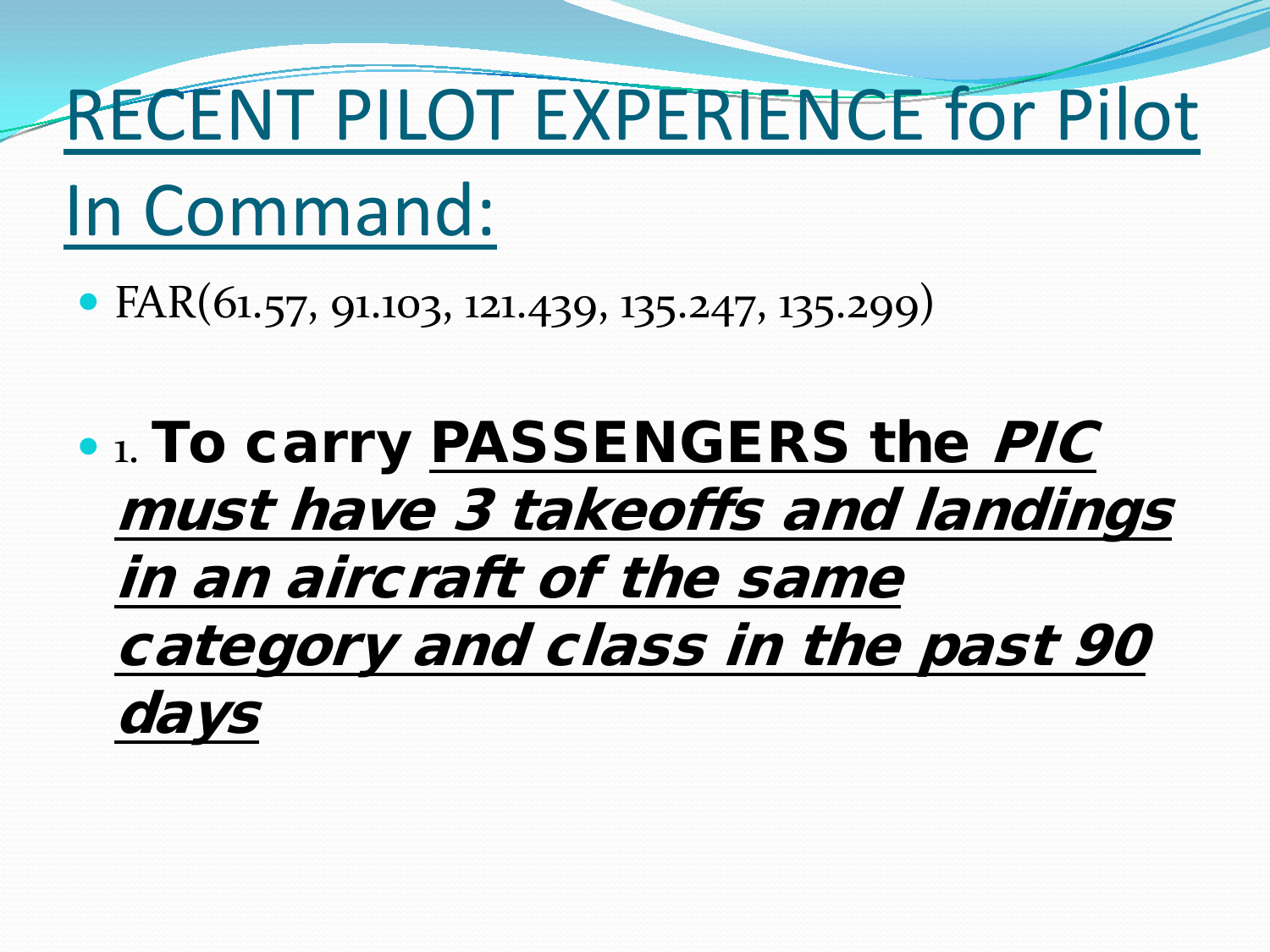# What is a BFR and how long is it good for?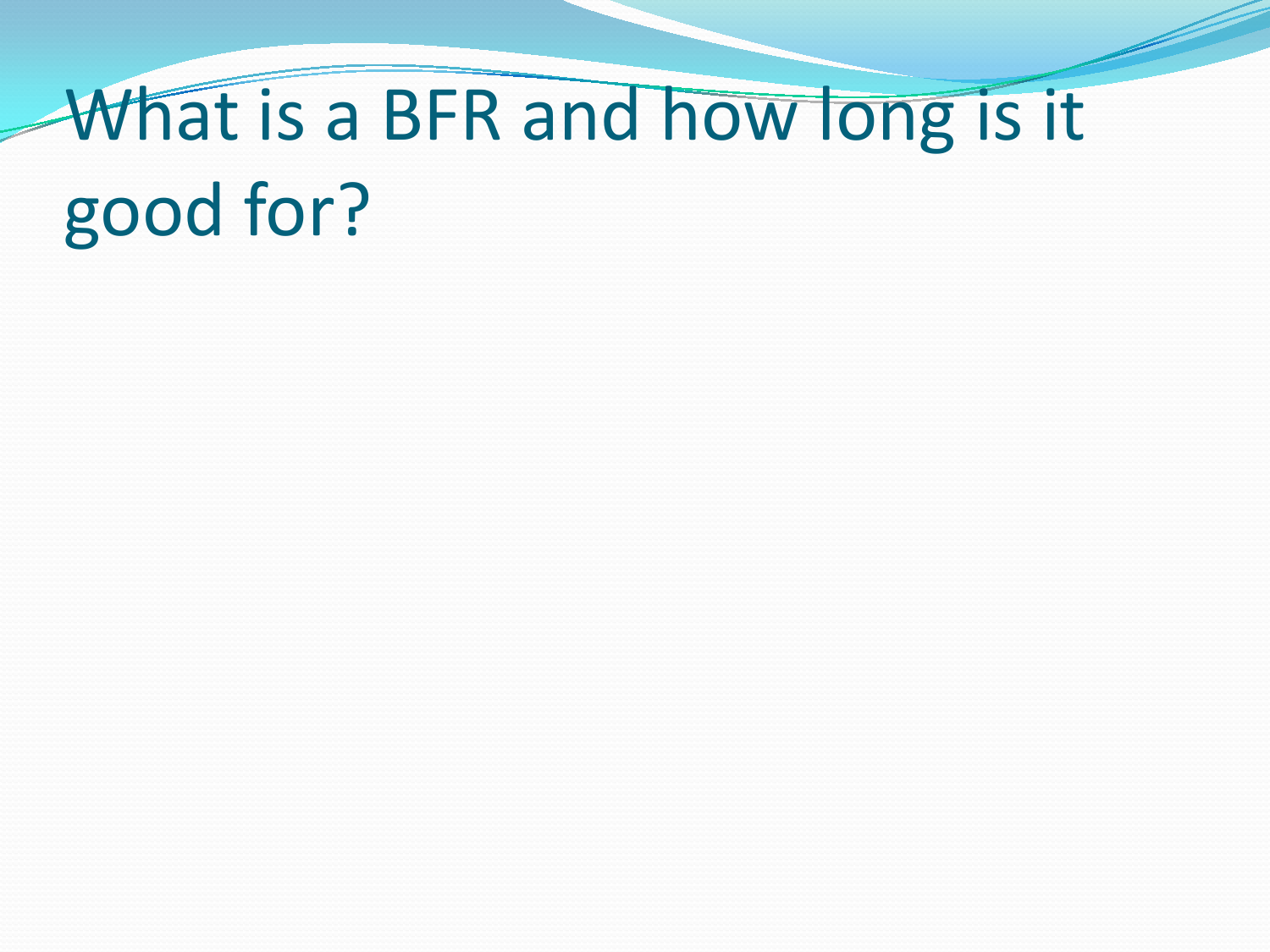#### FAR 61.56

- (a) Except as provided in paragraphs (b) and (f) of this section, a flight review consists of a minimum of 1 hour of flight training and 1 hour of ground training. The review must include:
- (1) A review of the current general operating and flight rules of part 91 of this chapter; and
- (2) A review of those maneuvers and procedures that, at the discretion of the person giving the review, are necessary for the pilot to demonstrate the safe exercise of the privileges of the pilot certificate.
- **(b) Glider pilots may substitute a minimum of three instructional flights in a glider, each of which includes a flight to traffic pattern altitude, in lieu of the 1 hour of flight training required in paragraph (a) of this section**.
- $\bullet$  (c) Except as provided in paragraphs (d), (e), and (g) of this section, no person may act as pilot in command of an aircraft unless, since the beginning of the 24th calendar month before the month in which that pilot acts as pilot in command, that person has—
- (1) Accomplished a flight review given in an aircraft for which that pilot is rated by an authorized instructor and
- (2) A logbook endorsed from an authorized instructor who gave the review certifying that the person has satisfactorily completed the review.
- (d) A person who has, within the period specified in paragraph (c) of this section, passed a pilot proficiency check conducted by an examiner, an approved pilot check airman, or a U.S. Armed Force, for a pilot certificate, rating, or operating privilege need not accomplish the flight review required by this section.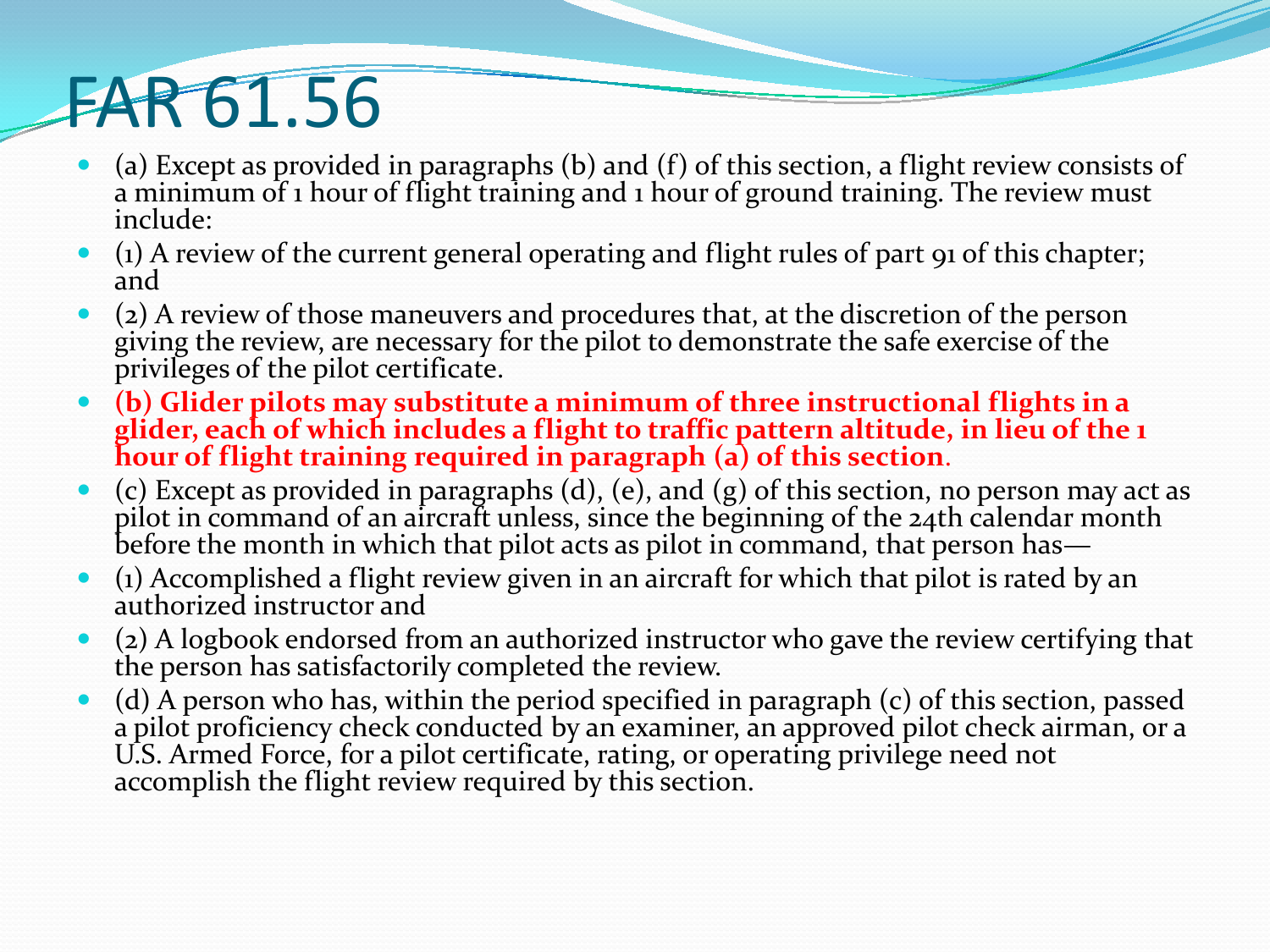# What are the responsibilities and authorities of the PIC?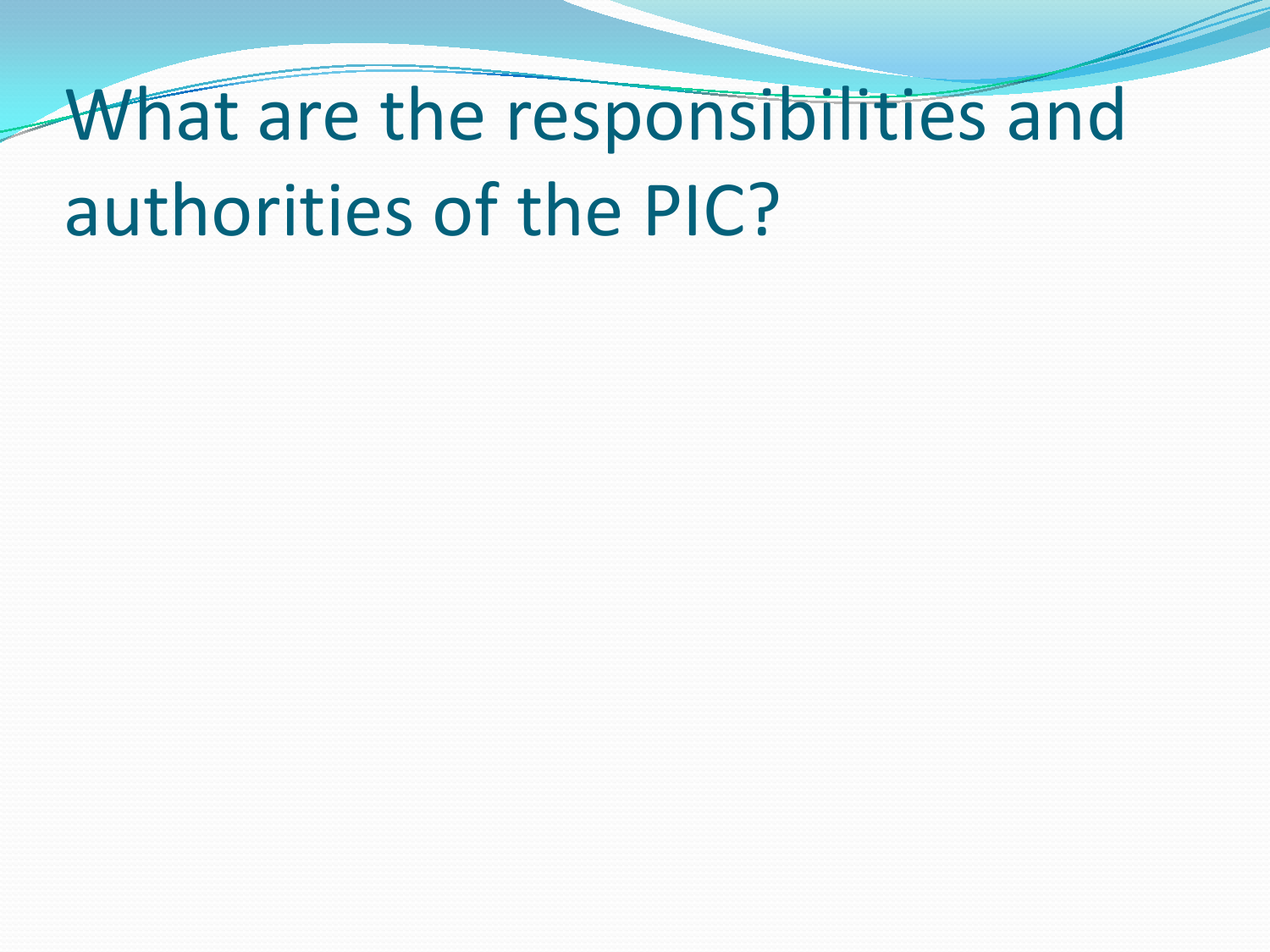# FAR 91.3

- **Responsibility and Authority of the Pilot In Command:**
- **(a) The Pilot In Command is directly responsible for, and is the final authority as to the operation of that**
- **aircraft.**
- **(b) In an in-flight emergency requiring immediate action, the Pilot In Command may deviate from any**
- **rule to the extent required to meet that emergency.**
- **(c) "Upon the request of the Administrator", you** *may be required to supply a written report of the incident*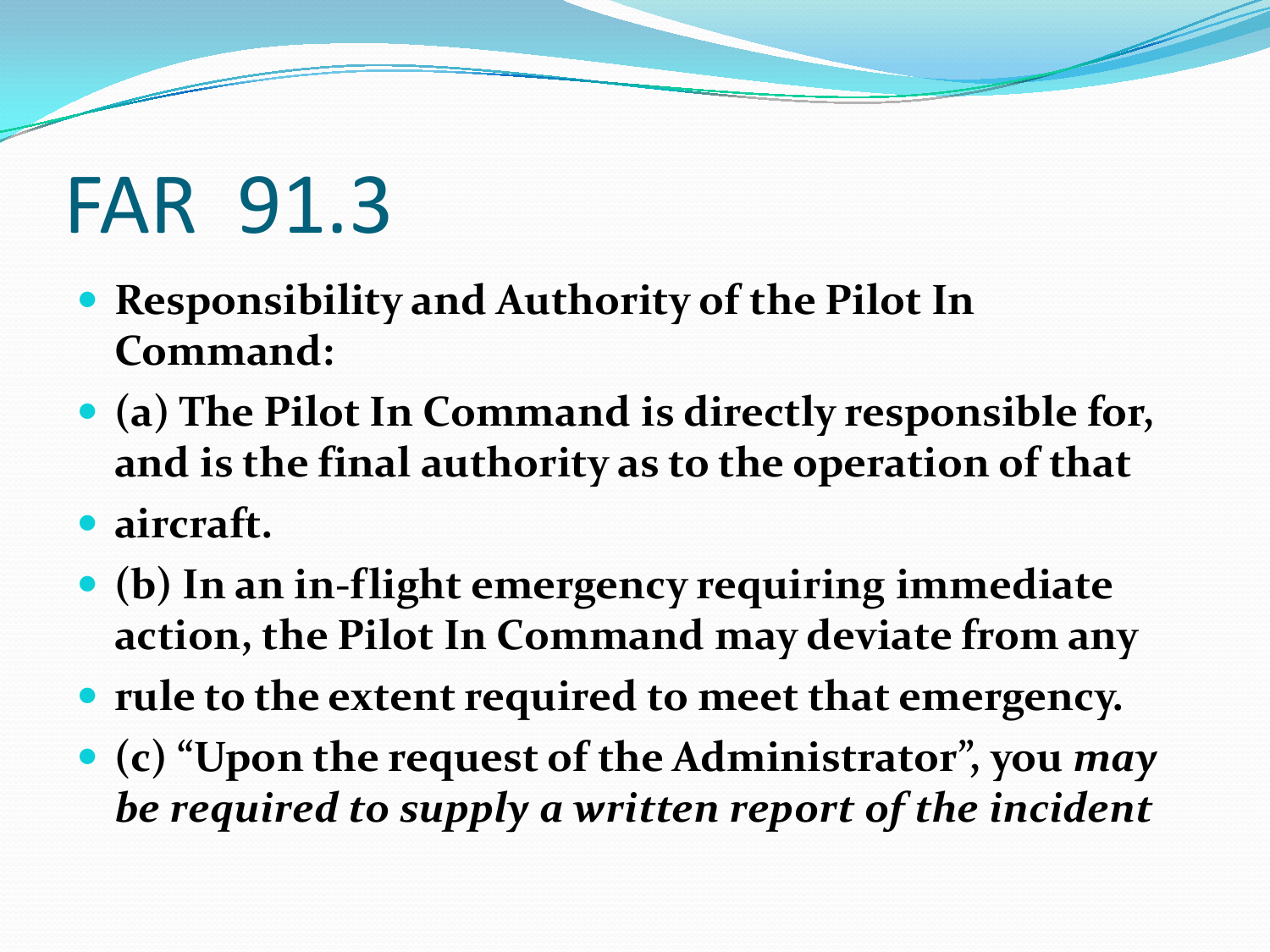#### Tow Pilot Brief

What needs to be covered?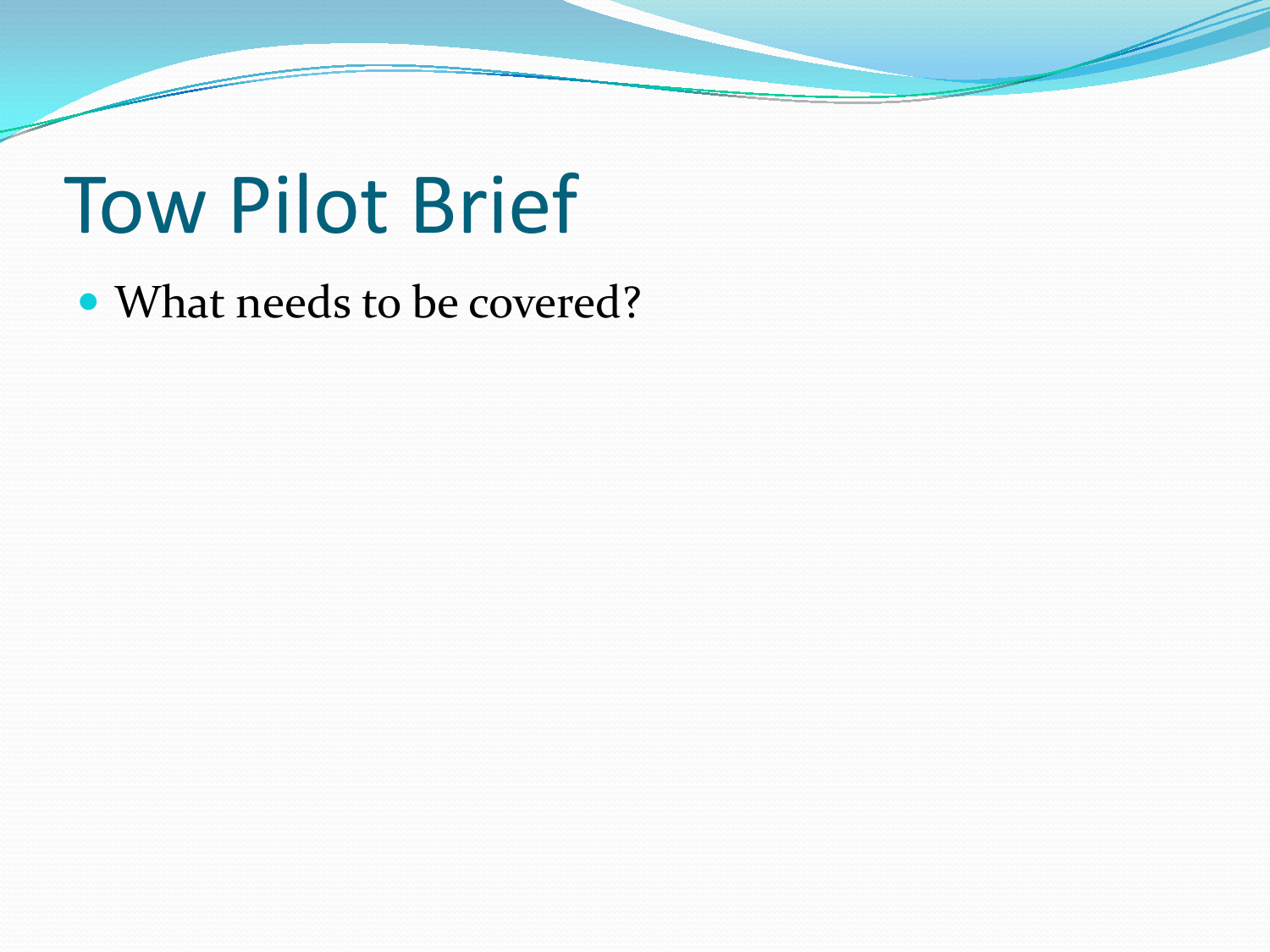# FAR 91.309

- (5) The pilots of the towing aircraft and the glider have agreed upon a general course of action, including takeoff and release signals, airspeeds, and emergency procedures for each pilot.
- Triple A-E
- Altitude
- Area
- Airspeed
- Emergencies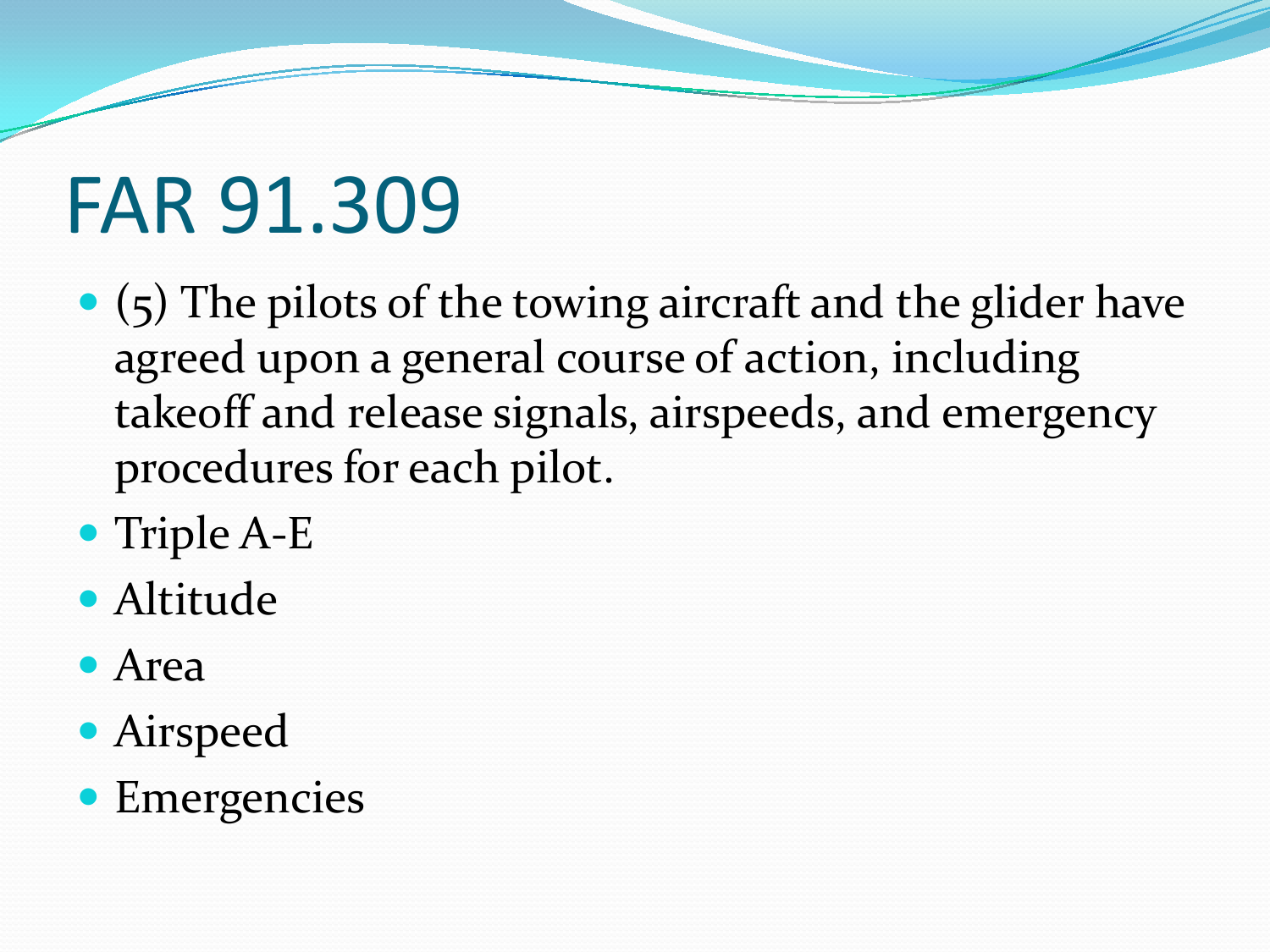#### Tow Signals

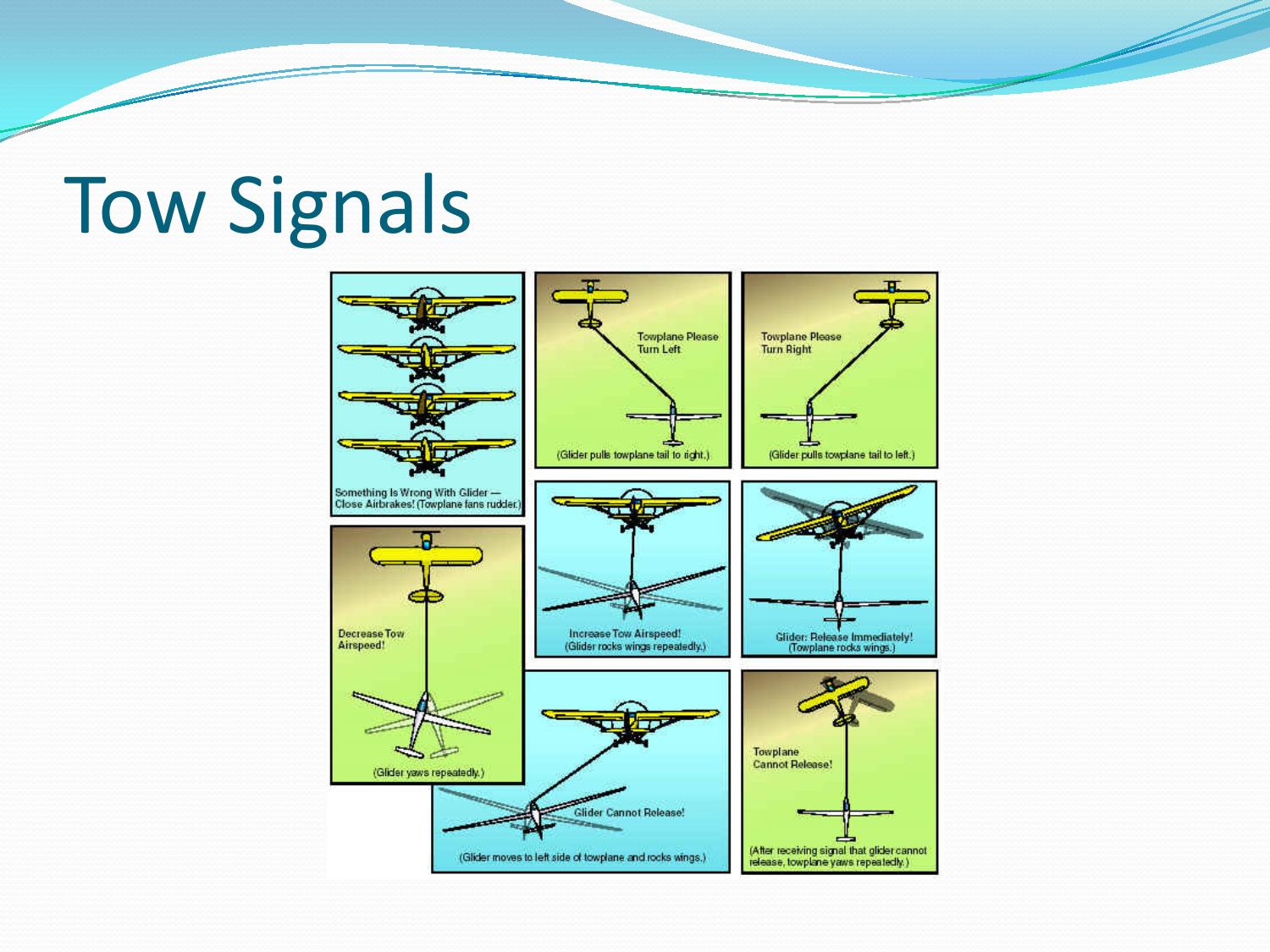# What are the supplemental Oxygen requirements?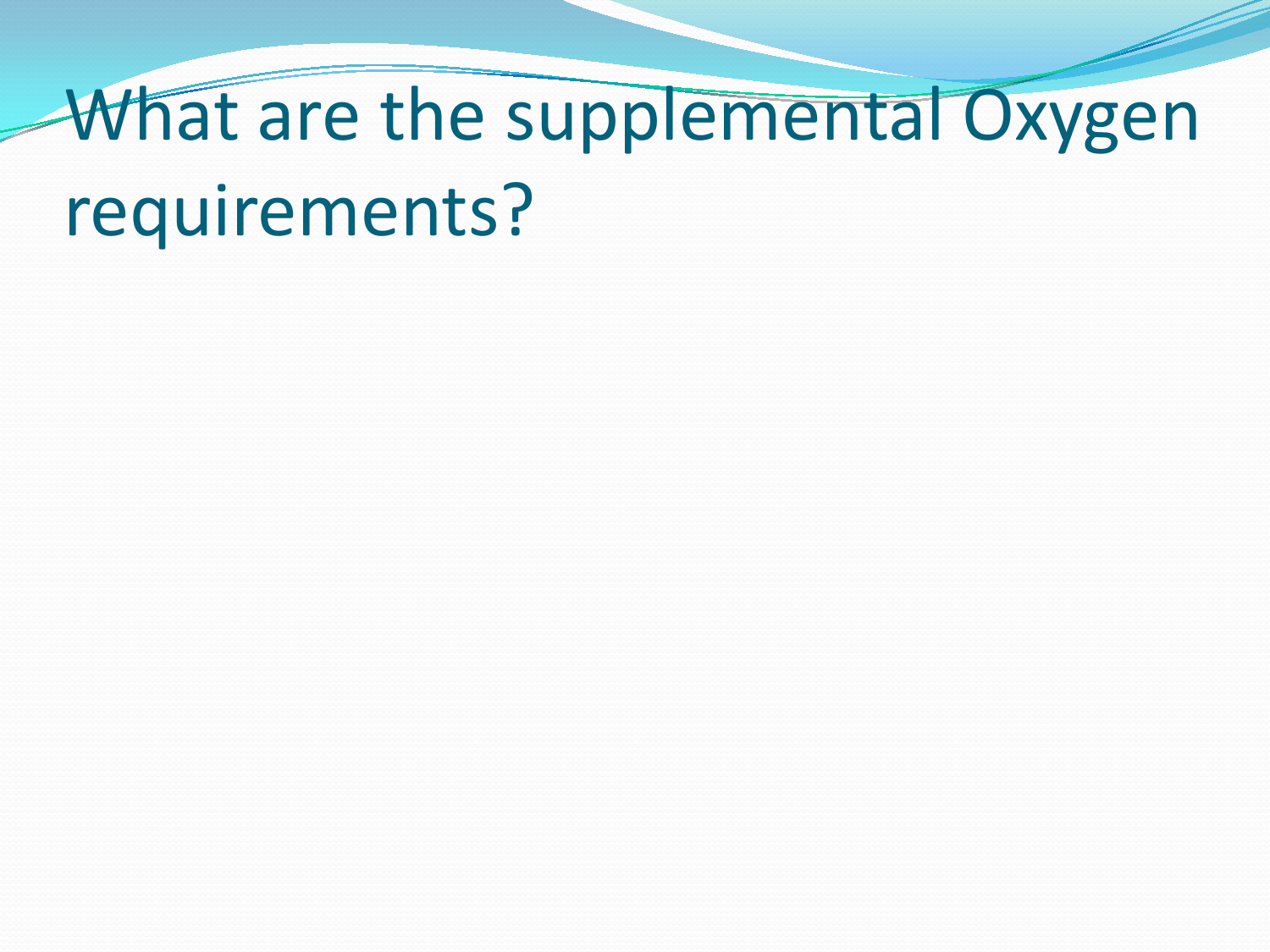#### FAR 91.211

- Supplemental Oxygen (a) *General*. No person may operate a civil aircraft of U.S. registry —
- (1) At cabin pressure altitudes above 12,500 feet (MSL) up to and including 14,000 feet (MSL) unless the required minimum flight crew is provided with and uses supplemental oxygen for that part of the flight at those altitudes that is of more than 30 minutes duration;
- (2) At cabin pressure altitudes above 14,000 feet (MSL) unless the required minimum flight crew is provided with and uses supplemental oxygen during the entire flight time at those altitudes; and
- (3) At cabin pressure altitudes above 15,000 feet (MSL) unless each occupant of the aircraft is provided with supplemental oxygen.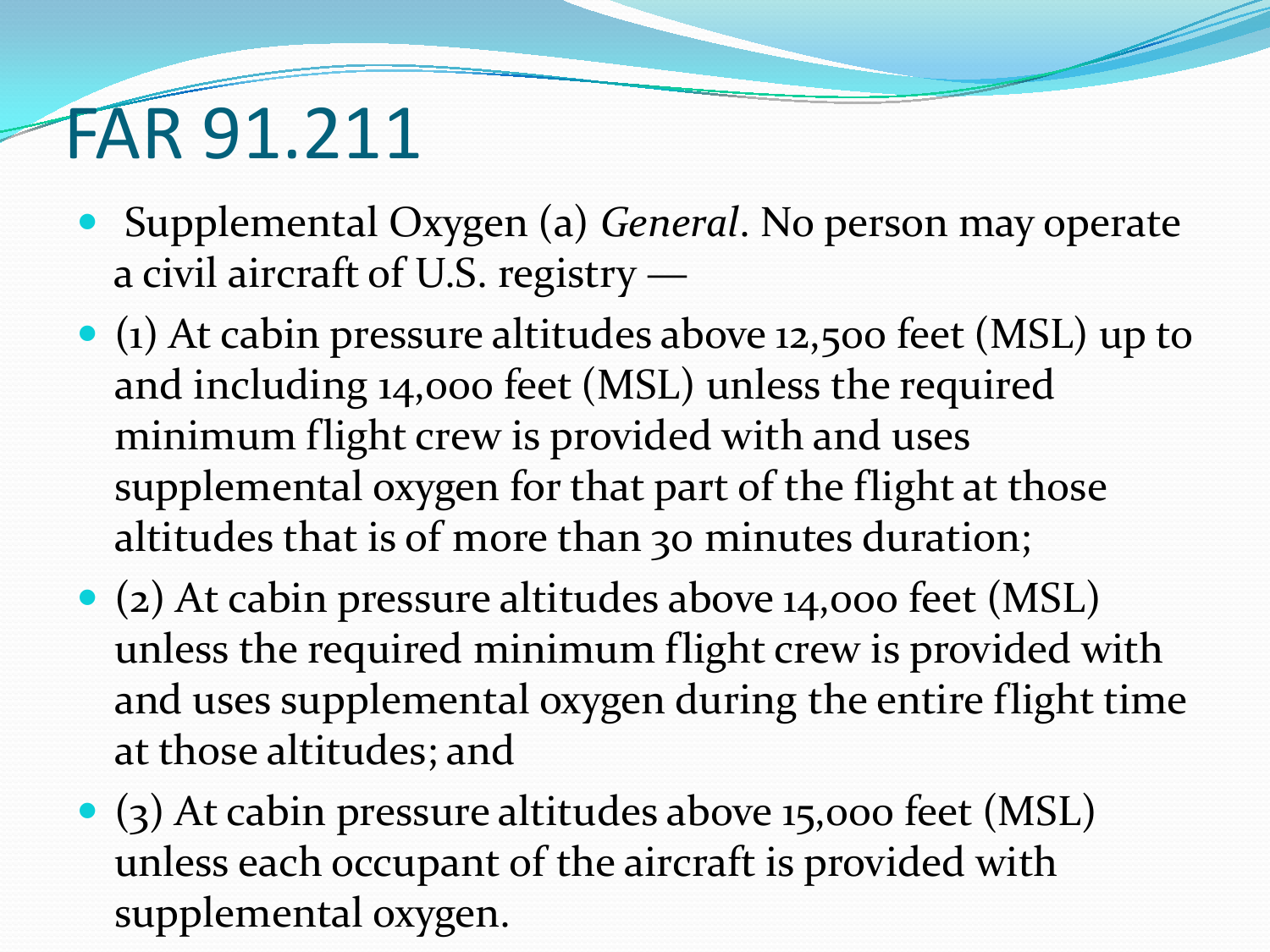#### Describe Ridge Lift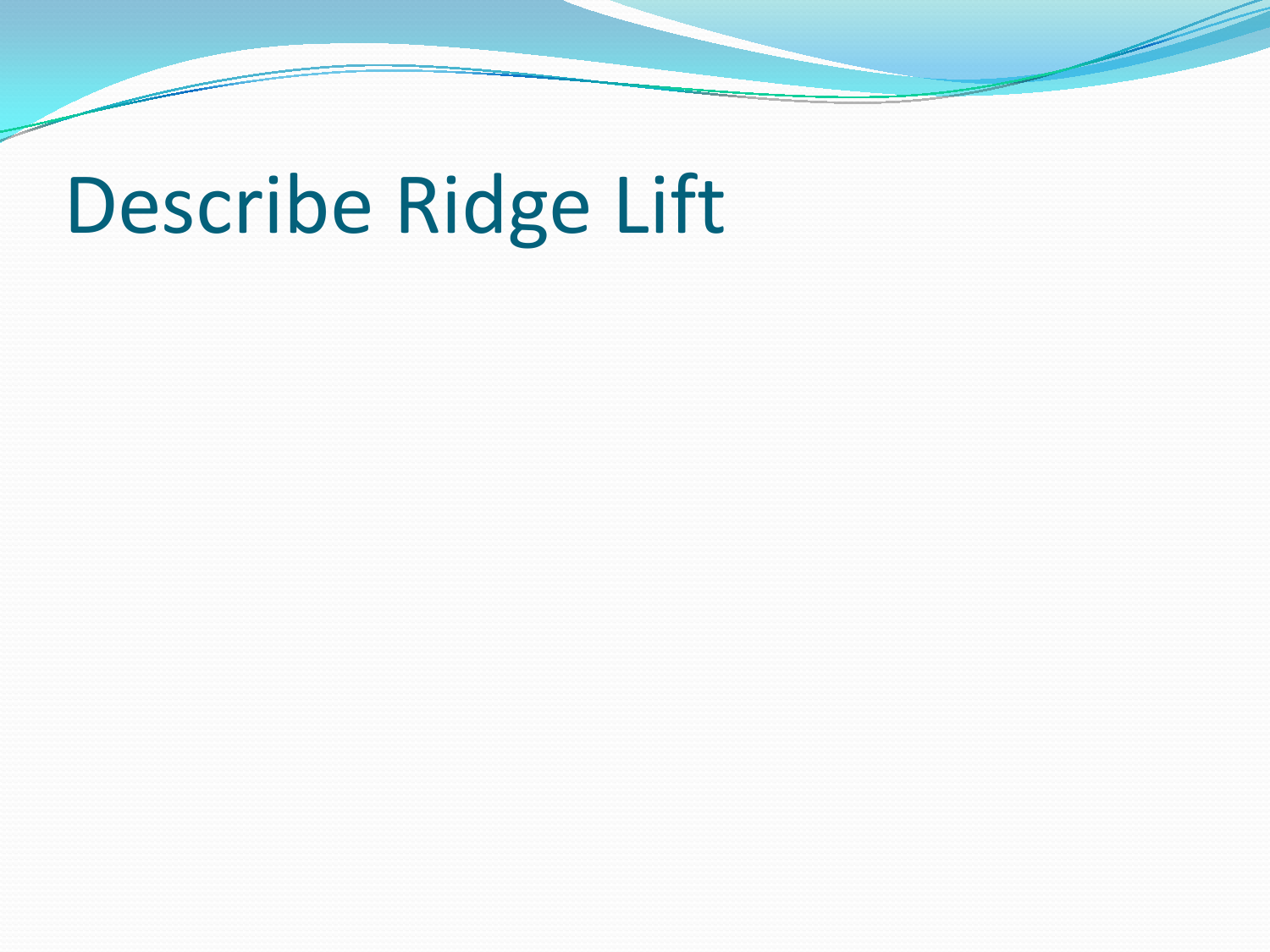#### **RIDGE SOARING**

**Sailplane turns** away from ridge when turning around

> Wind deflected upward by ridge line

Lift

**Wind weaker** near ground

wind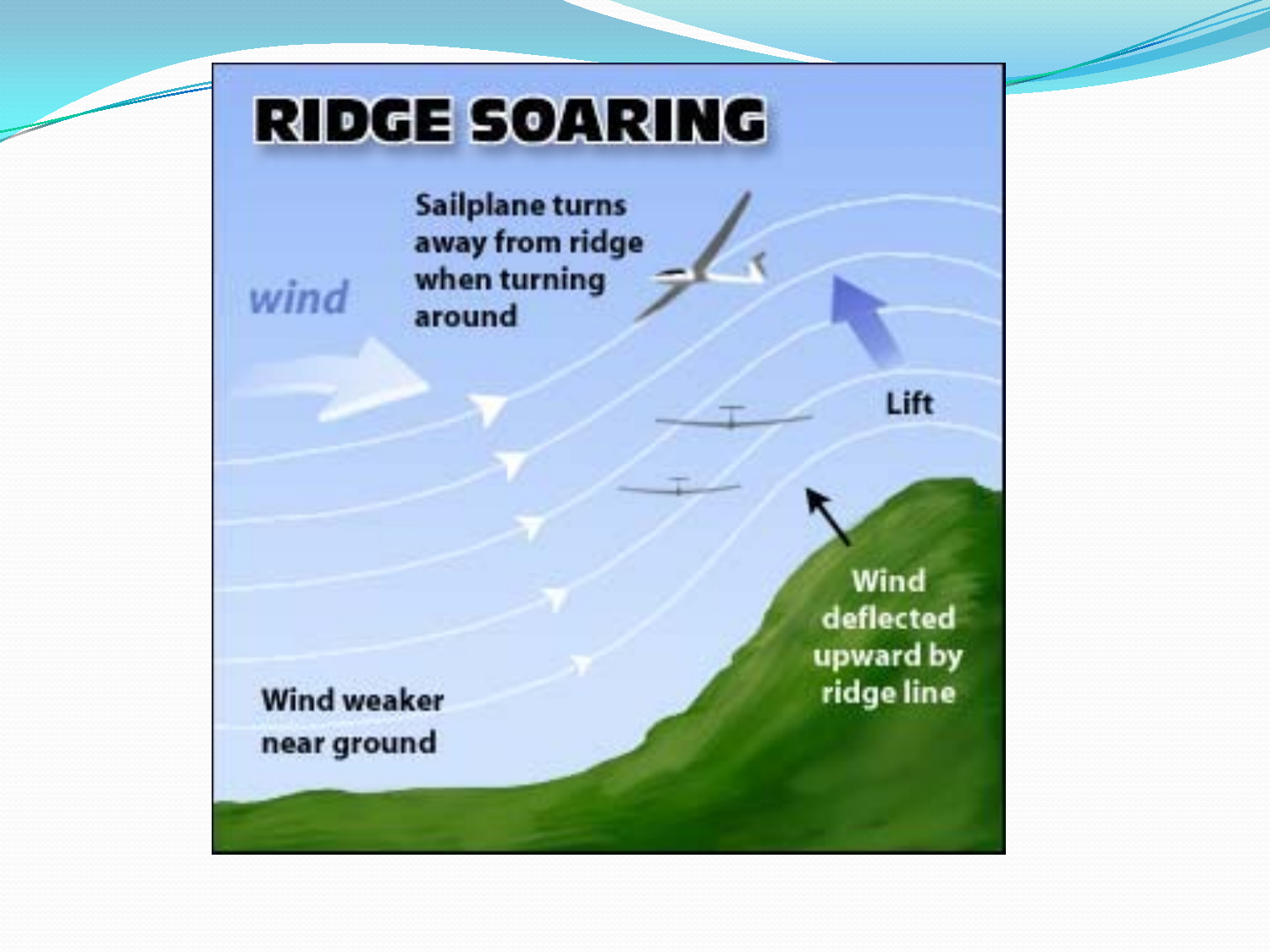# Ridge Rules of the Road

- Turn away from ridge
- Pass on the ridge side of the sailplane to be passed
- Pass port to port when head on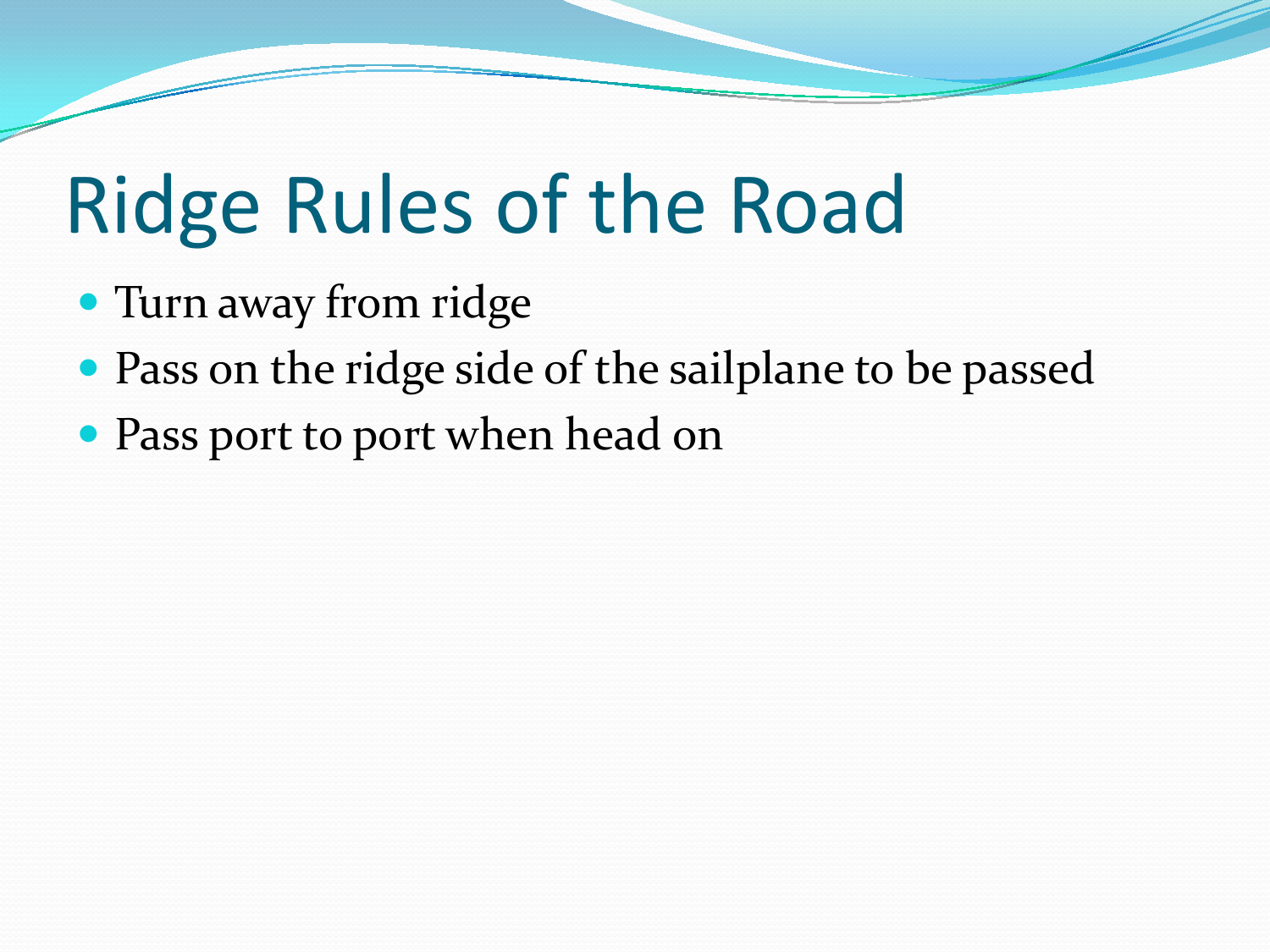#### Describe Wave Lift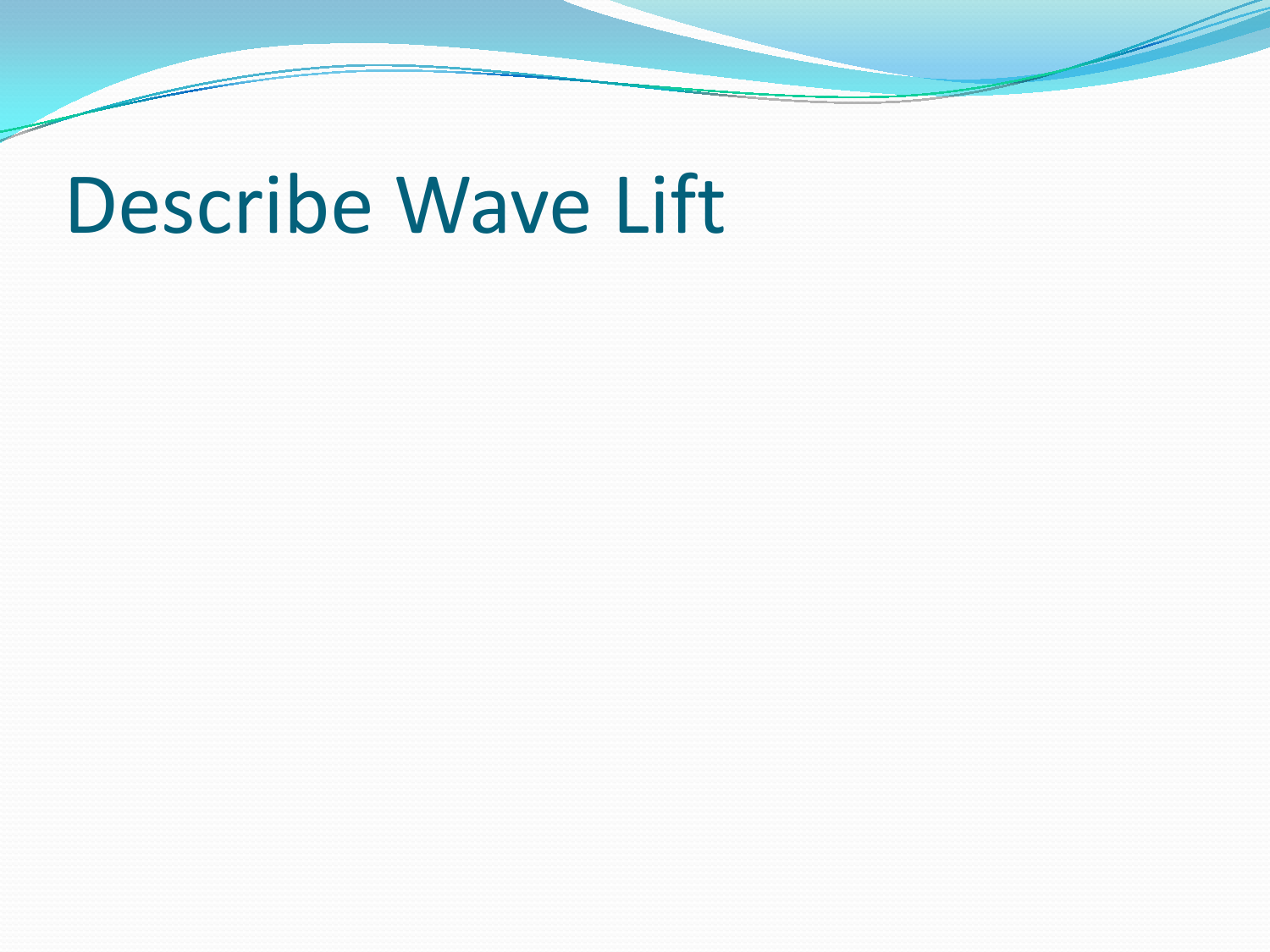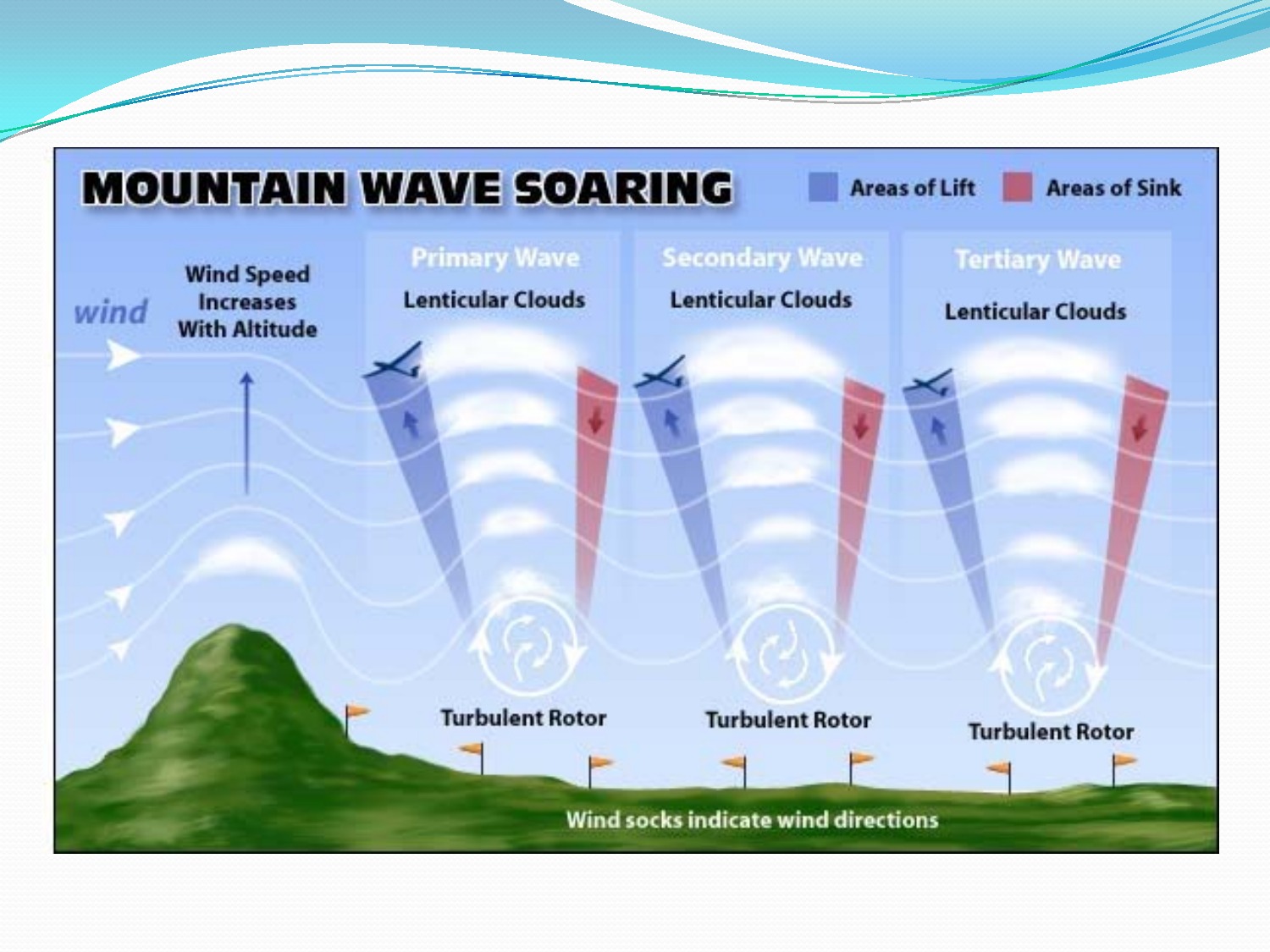#### Describe Thermal Lift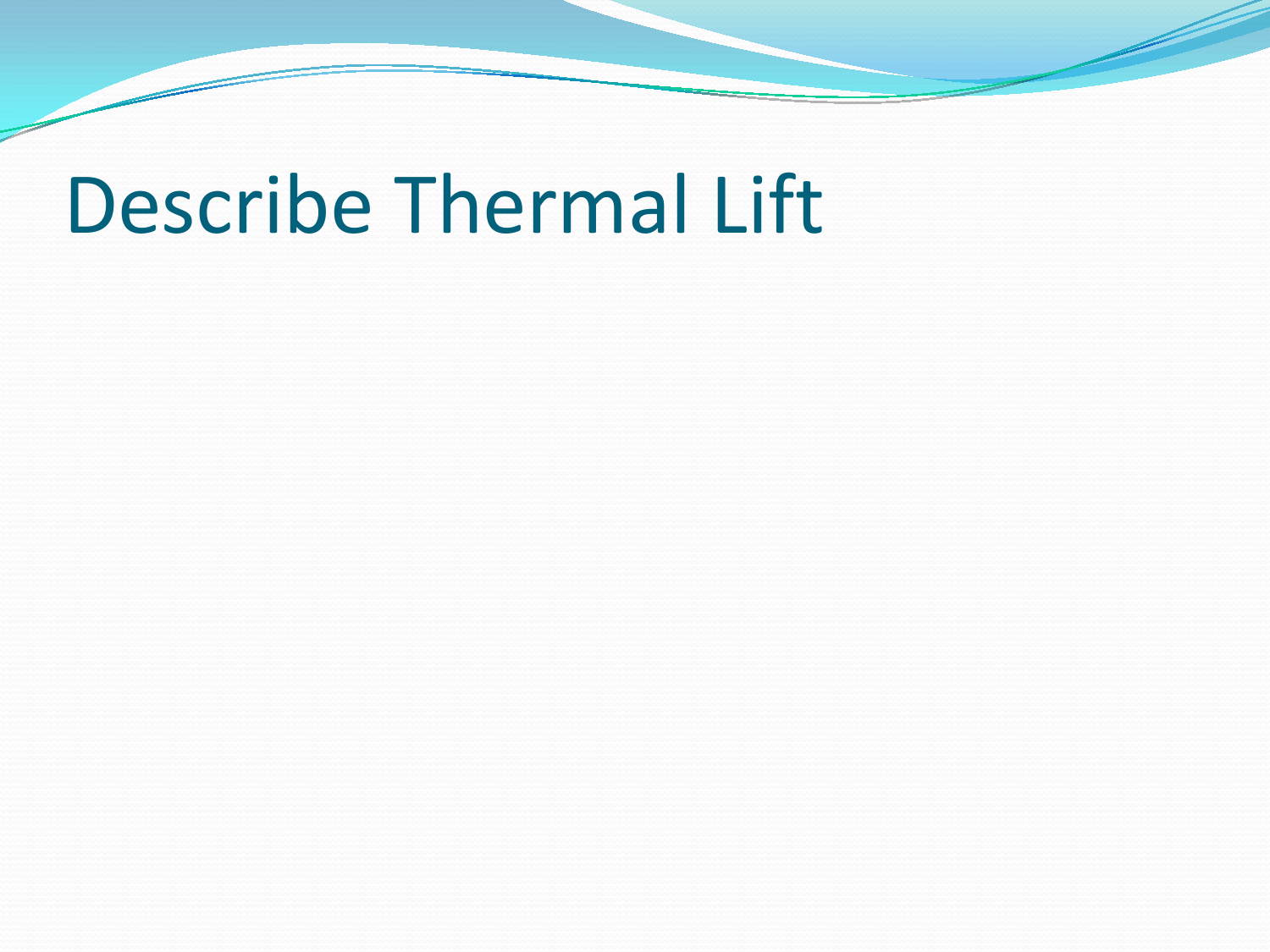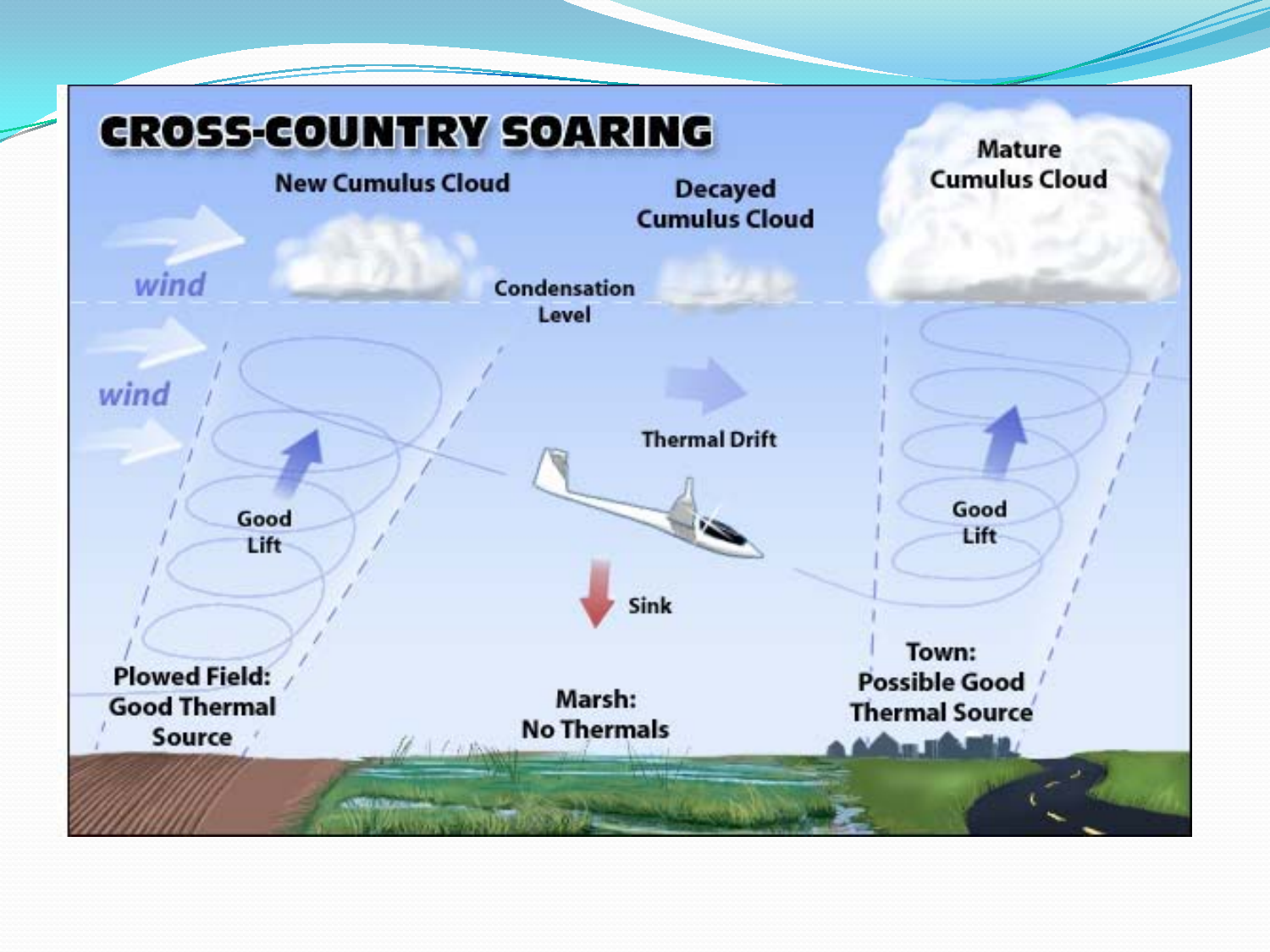#### Read a Skew-T Plot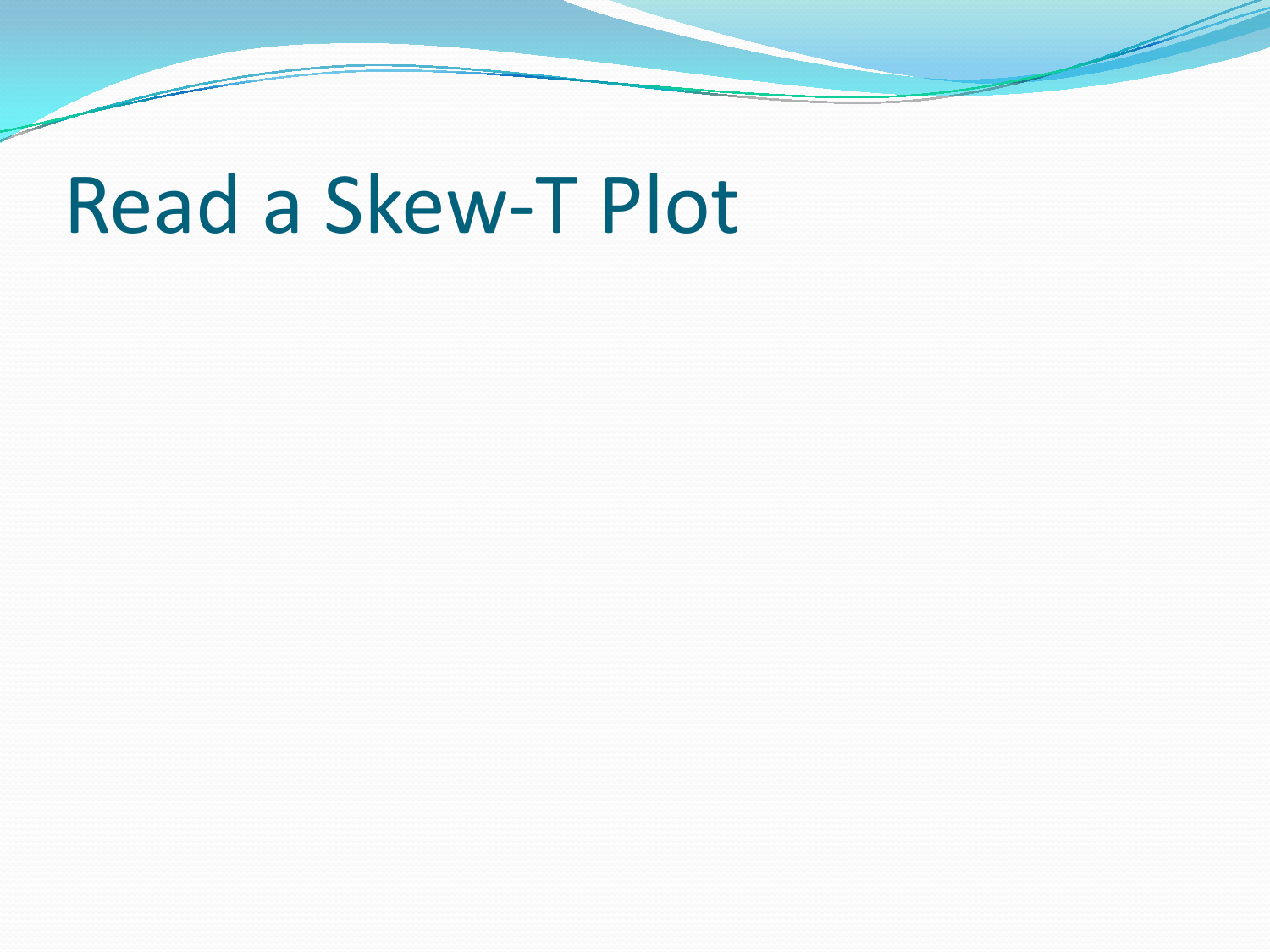

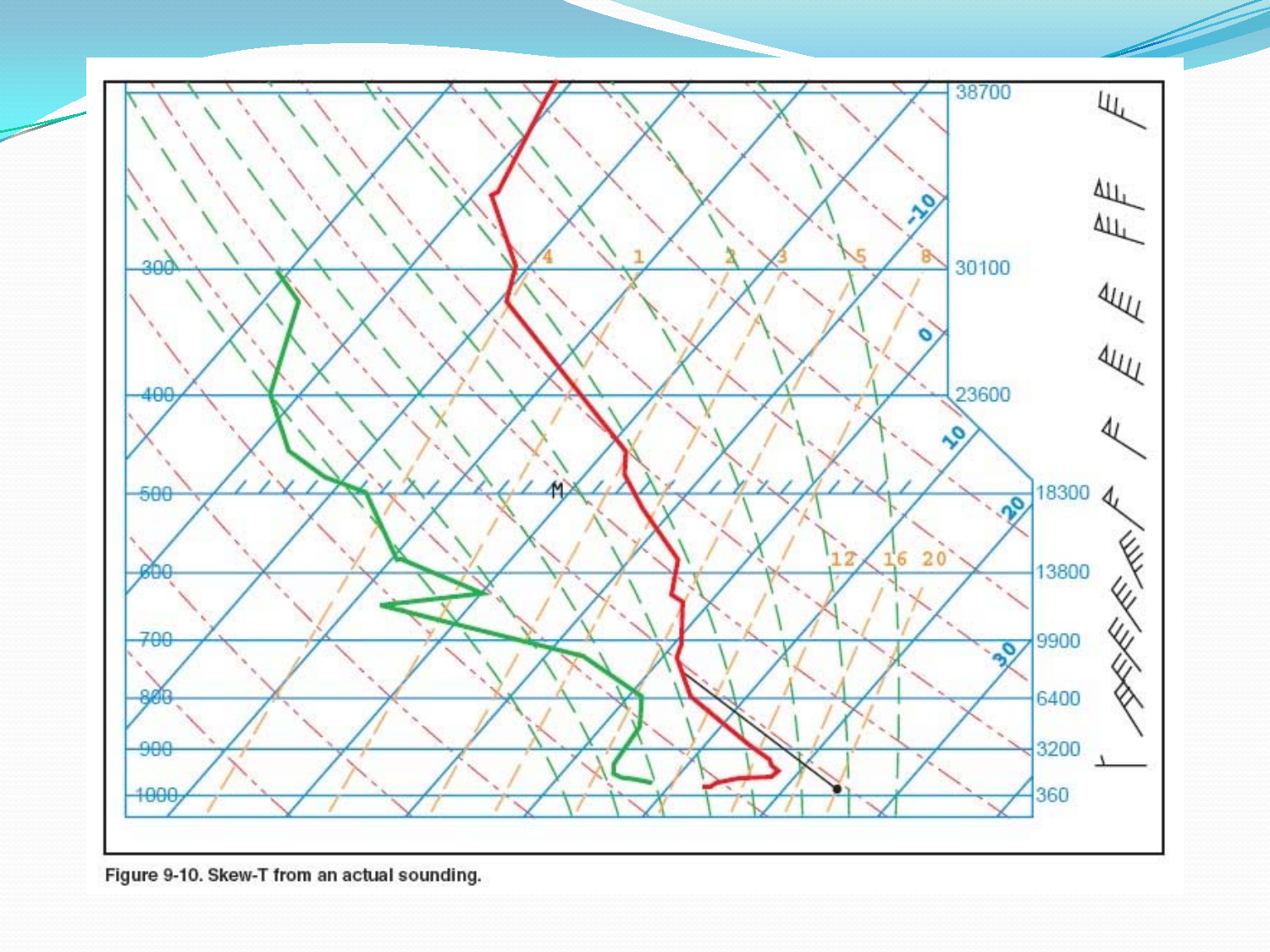# Grob 103 Speeds

- Stall
- Minimum Sink
- Best L/D
- Maximum Tow Speed
- **Manuveuring Speed**
- Maximum Velocity
- What is the Yellow Triangle on the ASI?